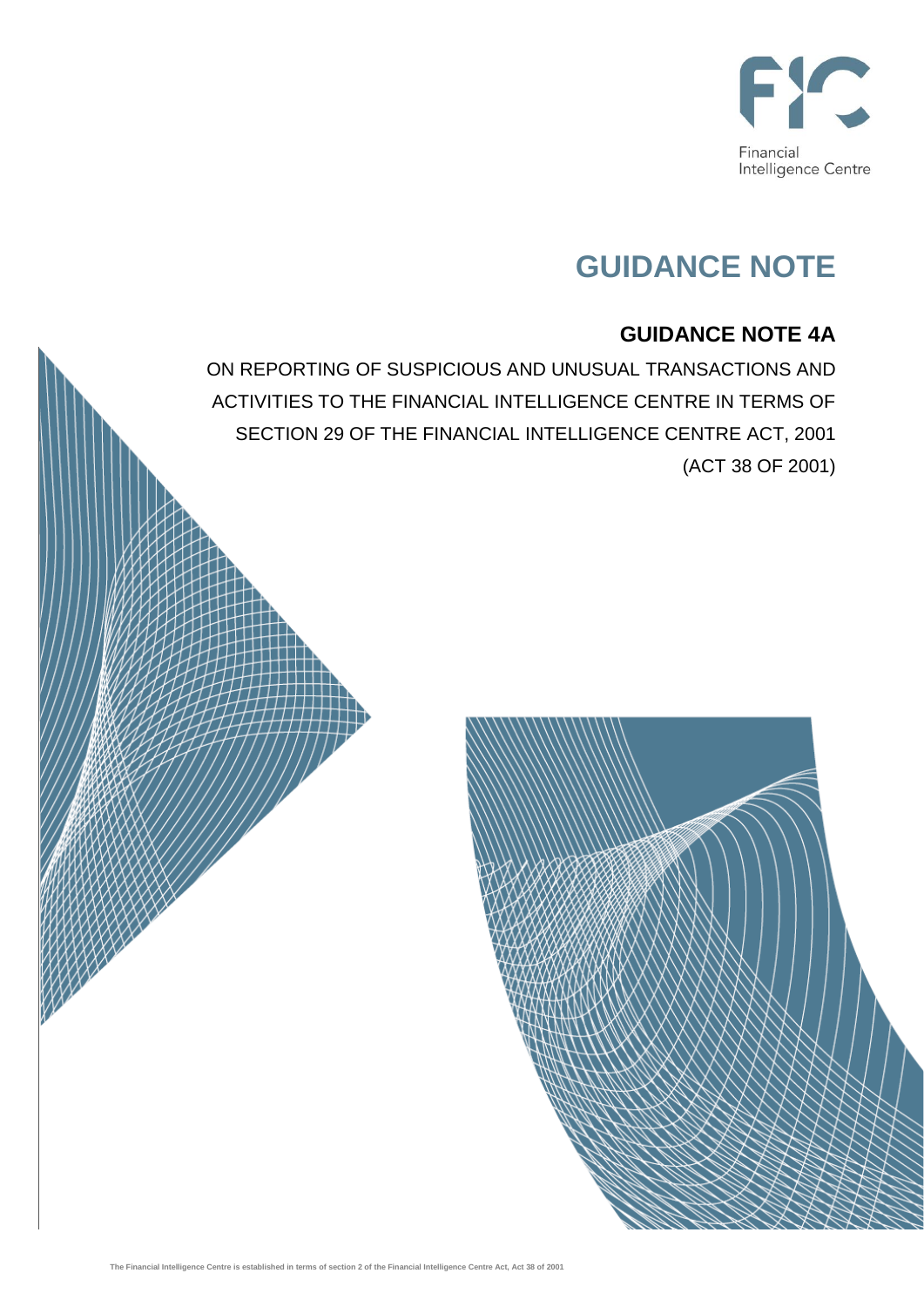#### <span id="page-1-0"></span>**PREFACE**

- i) Money laundering has been criminalised in section 4 of the Prevention of Organised Crime Act, 1998 (Act 121 of 1998, the POC Act). A money laundering offence may be described as the performing of any act in connection with property that may result in concealing or disguising the nature or source of the proceeds of crime.
- ii) Apart from criminalising the activities constituting money laundering, South African law also contains a number of control measures aimed at facilitating the detection and investigation of money laundering. These control measures, as contained in the Financial Intelligence Centre Act, 2001 (Act 38 of 2001) (FIC Act) are based on three basic principles of money laundering detection and investigation, i.e. that:
	- intermediaries in the financial system must know with whom they are doing business;
	- the audit trail of transactions through the financial system must be preserved;
	- possible money laundering transactions must be brought to the attention of the Financial Intelligence Centre (the Centre) and the investigating authorities.
- iii) The FIC Act also established the Centre which is South Africa's financial intelligence unit, a government agency created to collect, analyse and interpret information disclosed to it and obtained by it. The Centre is an integral part of our country's fight against the global crime of money laundering and terrorist financing.
- $iv)$  In addition, section  $4(c)$  of the FIC Act empowers the Centre to provide quidance in relation to a number of matters concerning compliance with the obligations of the Act. This guidance is published by the Centre in terms of section 4(c) of the FIC Act. Guidance provided by the Centre is the only form of guidance formally recognised in terms of the FIC Act and the Money Laundering and Terrorist Financing Control Regulations (the MLTFC Regulations) issued under the FIC Act. Guidance provided by the Centre is authoritative in nature which means that accountable institutions must take the guidance issued by the Centre into account in respect of their compliance with the relevant provisions of the FIC Act and the MLTFC Regulations. If an accountable institution does not follow the guidance issued by the Centre, it should be able to demonstrate that it nonetheless achieves an equivalent level of compliance with the relevant provisions. It is important to note that enforcement action may emanate as a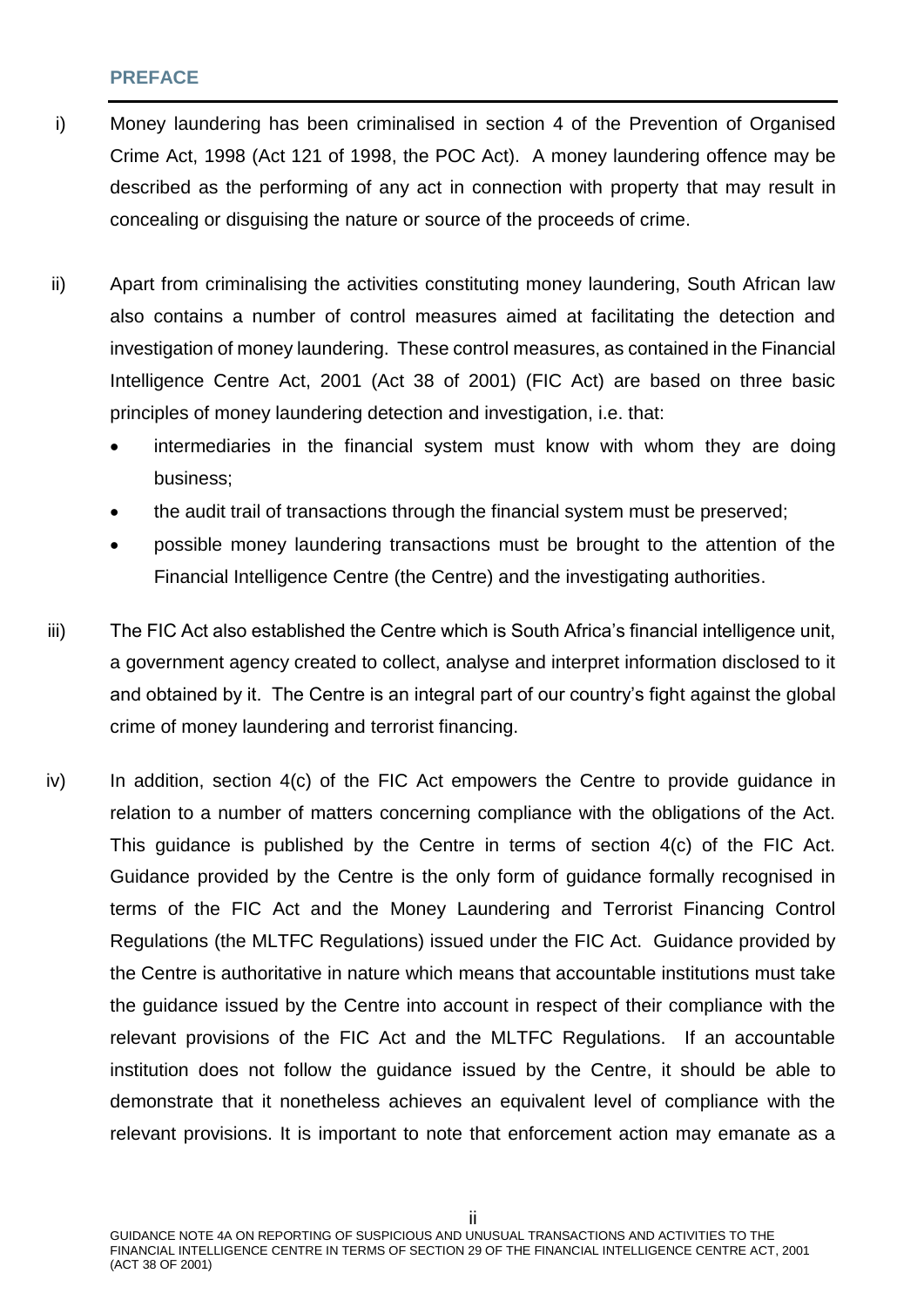result of non-compliance with the FIC Act and the MLTFC Regulations where it is found that an accountable institution has not followed the guidance issued by the Centre.

## **Disclaimer**

v) Guidance which the Centre provides, does not relieve the user of the guidance from the responsibility to exercise their own skill and care in relation to the users' legal position. This guidance does not provide legal advice and is not intended to replace the FIC Act or the MLTFC Regulations issued under the FIC Act. The Centre accepts no liability for any loss suffered as a result of reliance on this publication.

## **Copyright notice**

vi) This guidance is copyright. The material in guidance may be used and reproduced in an unaltered form only for non-commercial use. Apart from any use permitted under the Copyright Act No. 98 of 1978, all other rights are reserved.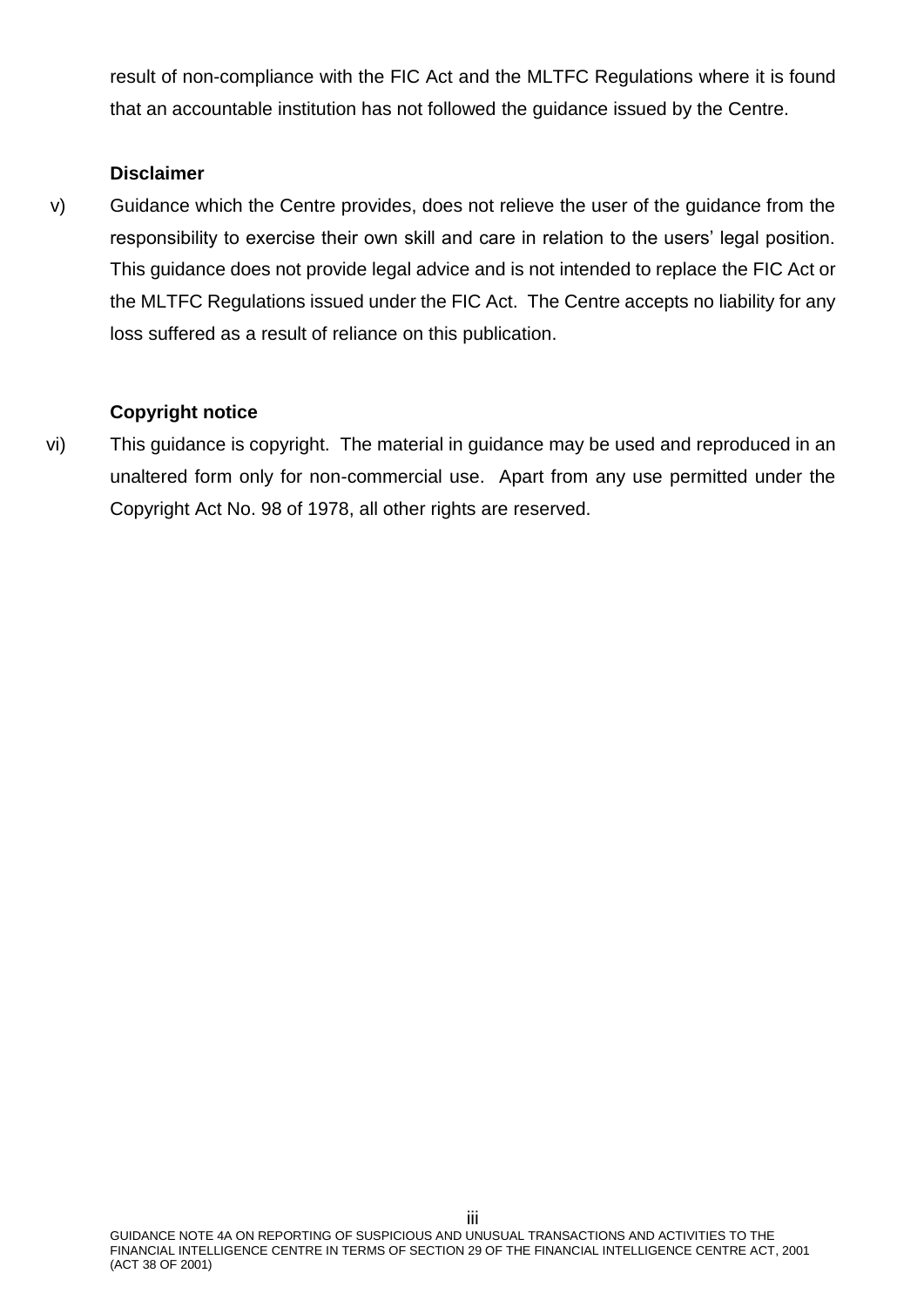## **GUIDANCE NOTE 4A ON REPORTING OF SUSPICIOUS AND UNUSUAL TRANSACTIONS AND ACTIVITIES TO THE FINANCIAL INTELLIGENCE CENTRE IN TERMS OF SECTION 29 OF THE FINANCIAL INTELLIGENCE CENTRE ACT, 2001 (ACT 38 OF 2001)**

## **Contents**

| PART 2 - WHAT GIVES RISE TO THE OBLIGATION TO REPORT IN TERMS OF                                                                                          |  |
|-----------------------------------------------------------------------------------------------------------------------------------------------------------|--|
|                                                                                                                                                           |  |
|                                                                                                                                                           |  |
| Instances which give rise to activity reports (SAR and TFAR) in terms of section                                                                          |  |
| Instances which give rise to activity reports (SAR and TFAR) in terms of section                                                                          |  |
| Instances which give rise to transaction reports (STR and TFTR) in terms of                                                                               |  |
| PART 5 - INDICATORS OF SUSPICIOUS AND UNUSUAL TRANSACTIONS  19                                                                                            |  |
|                                                                                                                                                           |  |
| Is there a threshold applicable to suspicious and unusual transactions?20                                                                                 |  |
| PART 6 - INDICATORS OF SUSPICIOUS AND UNUSUAL ACTIVITY 22                                                                                                 |  |
|                                                                                                                                                           |  |
|                                                                                                                                                           |  |
| PART 7 - WHAT ARE THE IMPLICATIONS OF REPORTING IN TERMS OF                                                                                               |  |
| Can an institution continue transacting with a customer after a report in terms of                                                                        |  |
|                                                                                                                                                           |  |
|                                                                                                                                                           |  |
|                                                                                                                                                           |  |
| The reporter enjoys legal protection concerning a report submitted to the Centre25<br>Are there any defences associated with the reporting obligation? 26 |  |

GUIDANCE NOTE 4A ON REPORTING OF SUSPICIOUS AND UNUSUAL TRANSACTIONS AND ACTIVITIES TO THE FINANCIAL INTELLIGENCE CENTRE IN TERMS OF SECTION 29 OF THE FINANCIAL INTELLIGENCE CENTRE ACT, 2001 (ACT 38 OF 2001)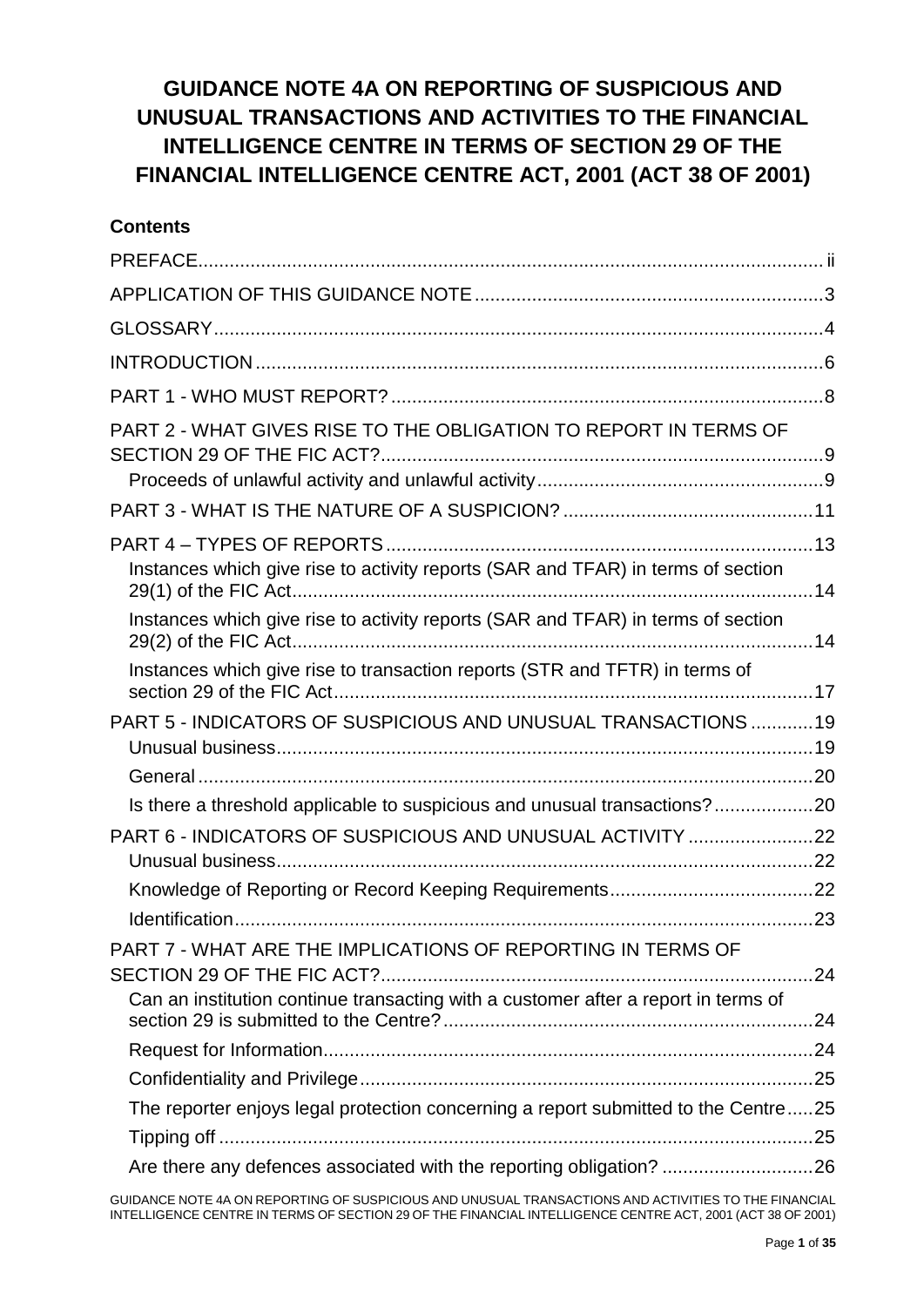| <b>PART 8 - PROCESS FOR SUBMITING REPORTS TO THE CENTRE IN TERMS</b>                                                                             | .28 |
|--------------------------------------------------------------------------------------------------------------------------------------------------|-----|
|                                                                                                                                                  |     |
| How should a report in terms of section 29 of the FIC Act be submitted?29                                                                        |     |
| What is the time period for submitting a report in terms of section 29 of the FIC                                                                |     |
| PART 9 - INFORMATION TO BE PROVIDED IN A SECTION 29 REPORT32<br>Prescribed particulars contained in the MLTFC Regulations – full particulars and |     |
| Submitting full particulars and readily available information on the reporting                                                                   |     |
|                                                                                                                                                  |     |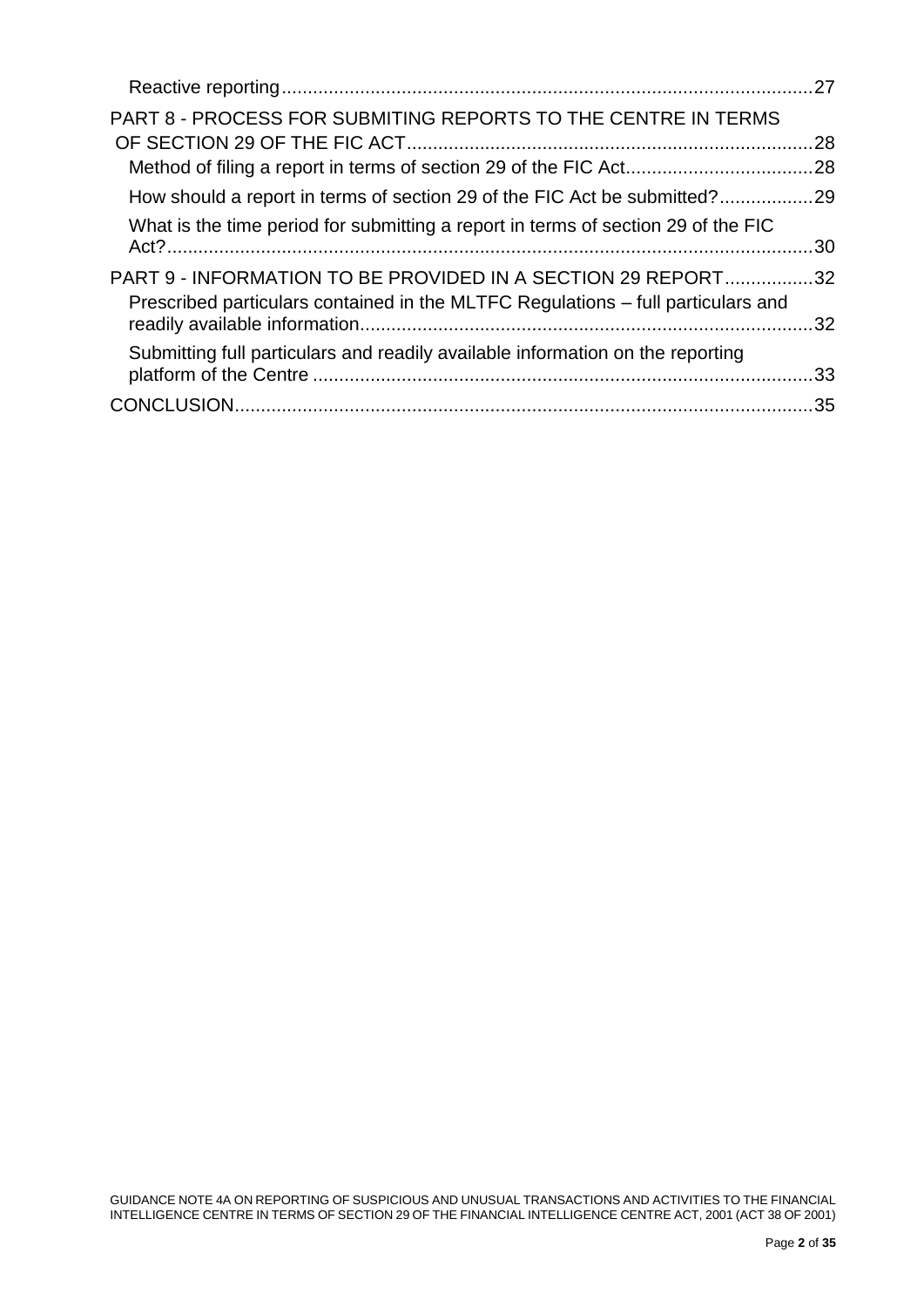## <span id="page-5-0"></span>**APPLICATION OF THIS GUIDANCE NOTE**

- 1. The Centre has prepared this guidance note to assist accountable institutions, reporting institutions and any other person as described in section 29 of the FIC Act in meeting their reporting obligations in terms of the FIC Act. It provides general guidance on the nature of reporting under section 29 and explains reporting timelines, how reports have to be sent to the Centre, what information has to be included in these reports and how to use the electronic reporting mechanism.
- 2. This guidance takes effect on Monday, **02 October 2017**.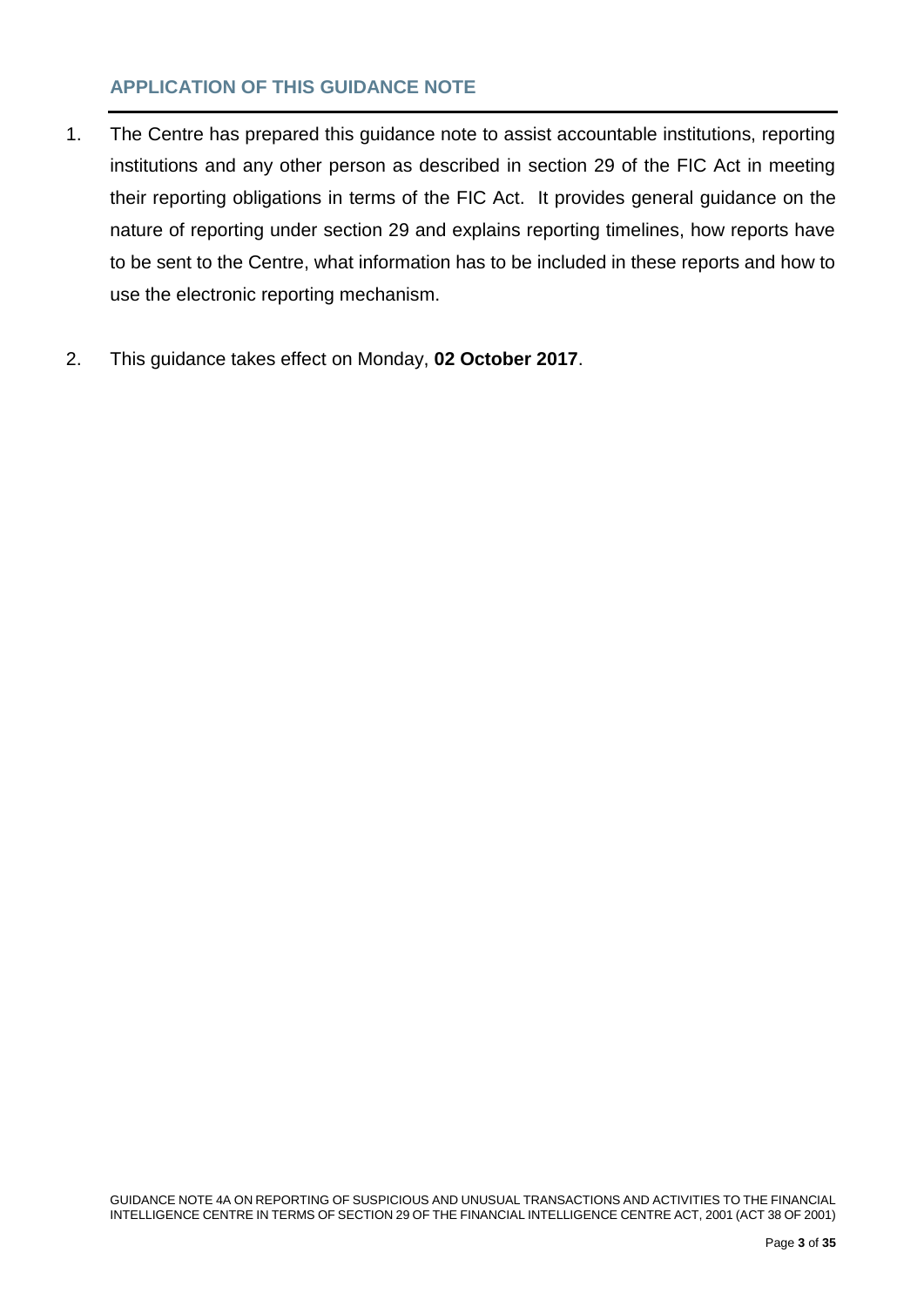<span id="page-6-0"></span>**"The Centre"** means the Financial Intelligence Centre established in terms of section 2 of the FIC Act.

**"FIC Act"** refers to the Financial Intelligence Centre Act, 2001 (Act 38 of 2001).

**"MLTFC Regulations"** refer to the Money Laundering and Terrorist Financing Control Regulations made in terms of section 77 of the FIC Act and promulgated by Government promulgated by Government Notice 1595 in Government Gazette 24176 of 20 December 2002, as amended by Government Notice R456 in Government Gazette 27580 of 20 May 2005, Government Notice R867 in Government Gazette 33596 of 01 October 2010 and Government Notice 1107 in Government Gazette 33781 of 26 November 2010.

**"POC Act"** refers to the Prevention of Organised Crime Act, 1998 (Act 121 of 1998.

**"Reporter"** refers to the person or entity making the report.

**"SAR"** refers to a suspicious or unusual activity report submitted in terms of section 29(1) or 29(2) of the FIC Act in respect of the proceeds of unlawful activities or money laundering where the report relates to an activity which does not involve a transaction between two or more parties or in respect of a transaction or a series of transactions about which enquiries are made, but which has not been concluded, respectively.

**"STR"** refers to a suspicious or unusual transaction report submitted in terms of section 29(1) of the FIC Act in respect of the proceeds of unlawful activities or money laundering where the report relates to a transaction or a series of transactions between two or more parties.

**"TFAR"** refers to a terrorist financing activity report submitted in terms of section 29(1) or 29(2) of the FIC Act in respect of the financing of terrorism and related activities where the report relates to an activity which does not involve a transaction between two or more parties or is in respect of a transaction or a series of transactions about which enquiries are made, but which has not been concluded, respectively.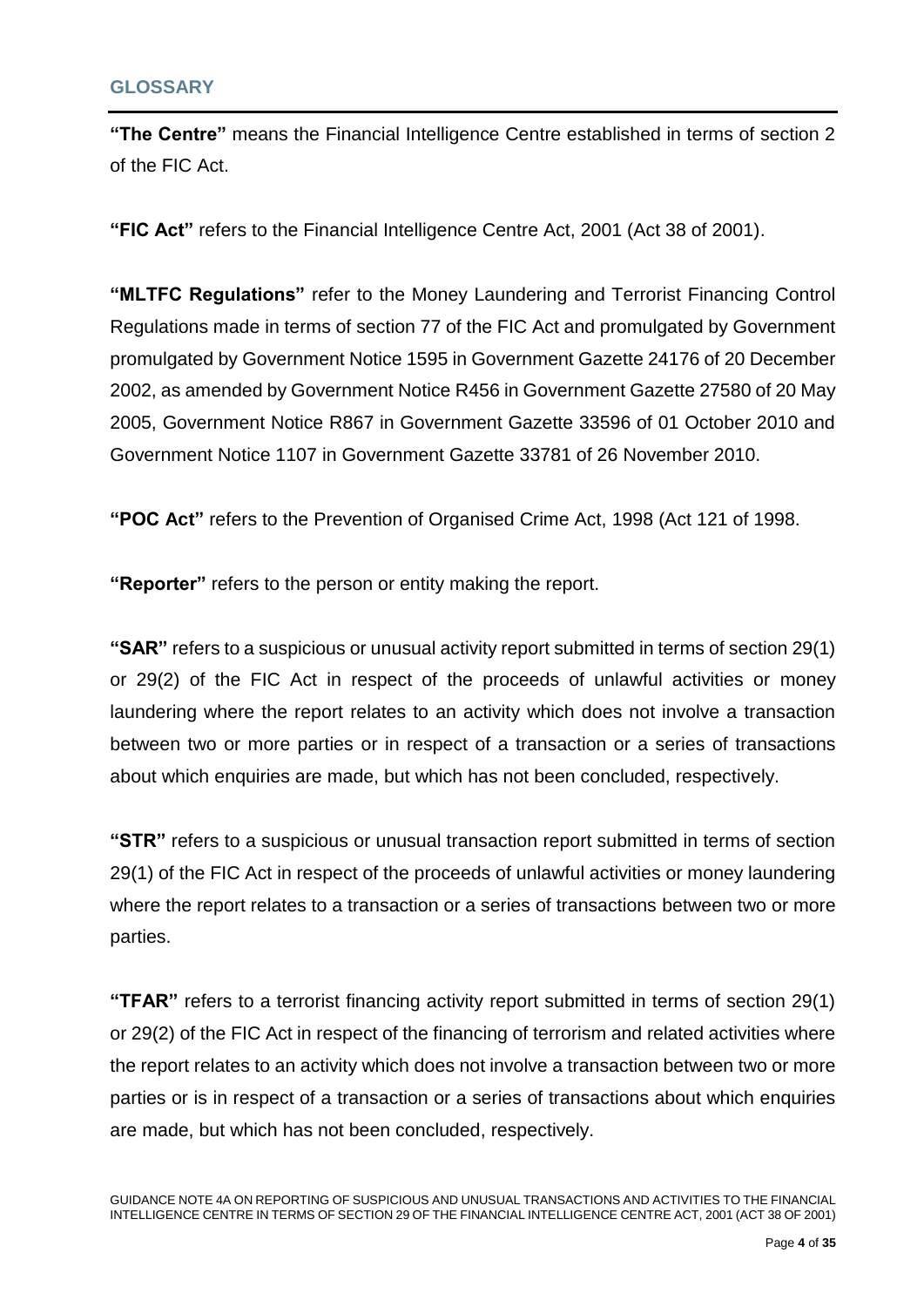**"TFTR"** refers to a terrorist financing transaction report which must be submitted in terms of section 29(1) of the FIC Act in relation to the financing of terrorism and related activities where the report relates to a transaction or series of transactions between two or more parties.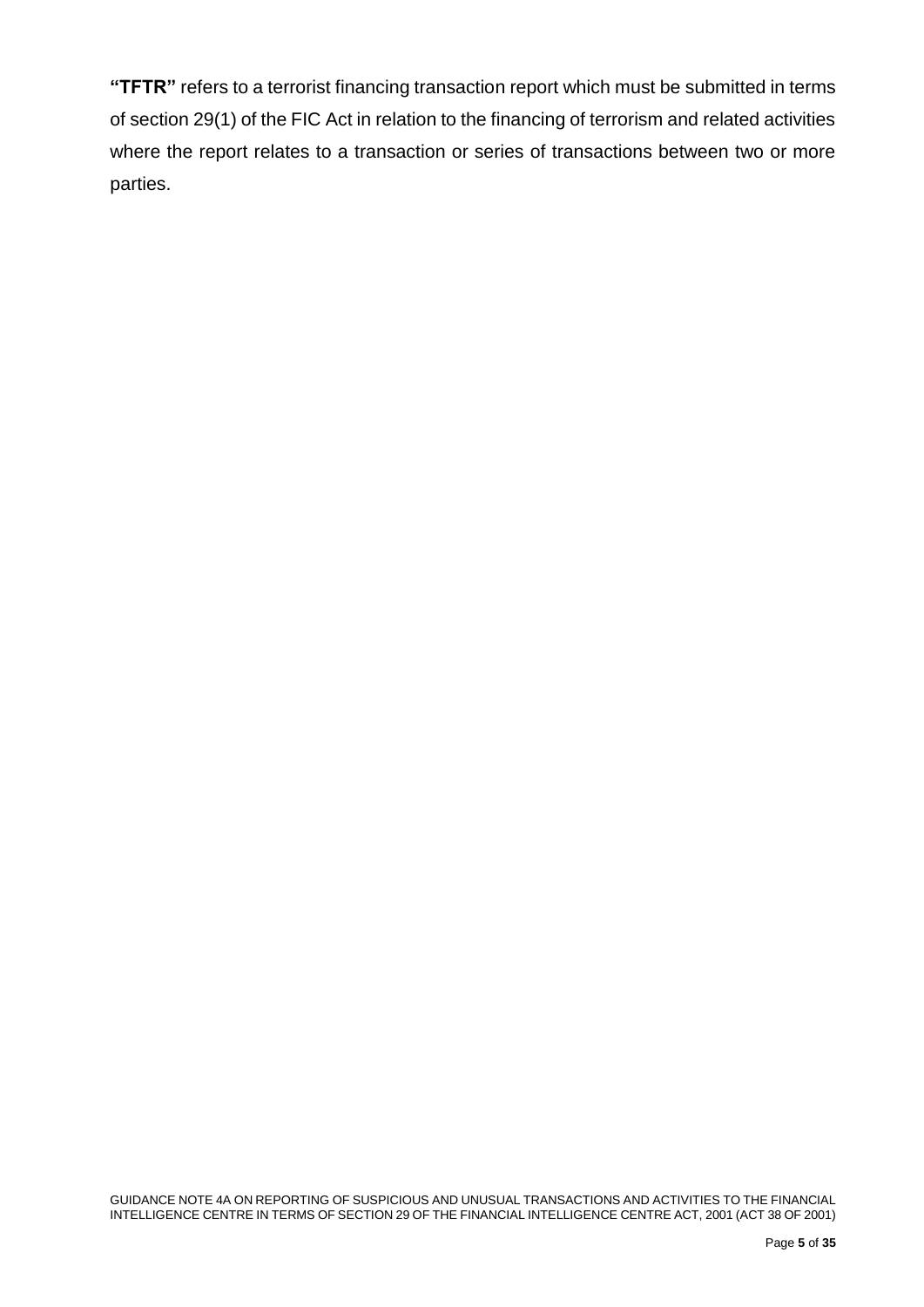## <span id="page-8-0"></span>**INTRODUCTION**

- 3. The FIC Act provides for the reporting of suspicious and unusual activities and transactions in the prescribed form. The FIC Act repealed section 7 of the POC Act and from 3 February 2003 the duty to report suspicious and unusual transactions and activities is governed by section 29 of the FIC Act.
- 4. All businesses, including accountable and reporting institutions, as described in section 29 of the FIC Act, have a role to play in South Africa's efforts to prevent money laundering and terrorist financing. It is imperative that all businesses, accountable and reporting institutions report suspicious and unusual activities and transactions that are potentially linked to money laundering or terrorist financing to the Centre.
- 5. The reporting of suspicious and unusual transactions and activities is regarded as an essential element of the anti-money laundering and combating the financing of terrorism regime for every country. The international standard on measures to combat money laundering and terrorist financing, in the form of the Forty Recommendations of the Financial Action Task Force ("the FATF") provides the following concerning the reporting of suspicious transactions:

### *"Recommendation 20 - Reporting of suspicious transactions*

*"If a financial institution suspects or has reasonable grounds to suspect that funds are the proceeds of a criminal activity, or are related to terrorist financing, it should be required, by law, to report promptly its suspicions to the financial intelligence unit (FIU)".* 

- 6. This guidance note consists of nine parts:
	- **Part 1** provides information to help persons determine whether they fall within the category of persons for whom a reporting obligation under section 29 of the FIC Act could arise.
	- **Part 2** provides information to help persons determine when the obligation to report under section 29 of the FIC Act arises.
	- **Part 3** provides information to help persons understand the nature of a suspicion.
	- **Part 4** explains the type of reports to be filed in terms of section 29 of the FIC Act.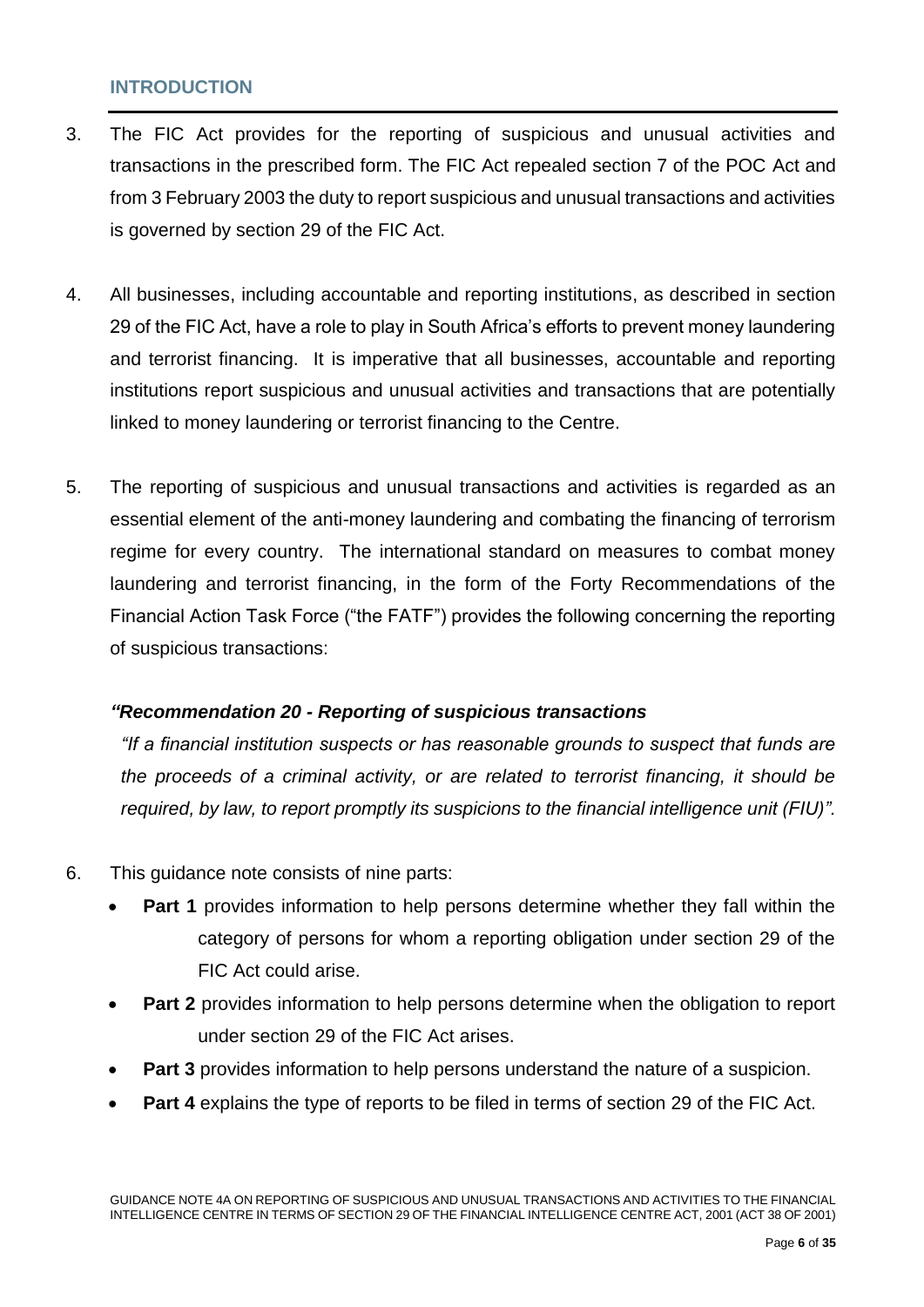- **Part 5** provides examples of indicators of suspicious transactions that may be taken into consideration to determine whether an activity should give rise to a report in terms of section 29 of the FIC Act.
- **Part 6** provides examples of indicators of suspicious activities.
- **Part 7** provides the implications of reporting in terms of section 29 of the FIC Act, the process for submitting suspicious and unusual transaction reports and suspicious and unusual activity reports to the Centre.
- **Part 8** provides information on the process of submitting reports to the Centre in terms of section 29 of the FIC Act.
- **Part 9** provides information on the prescribed particulars to be provided in a section 29 report.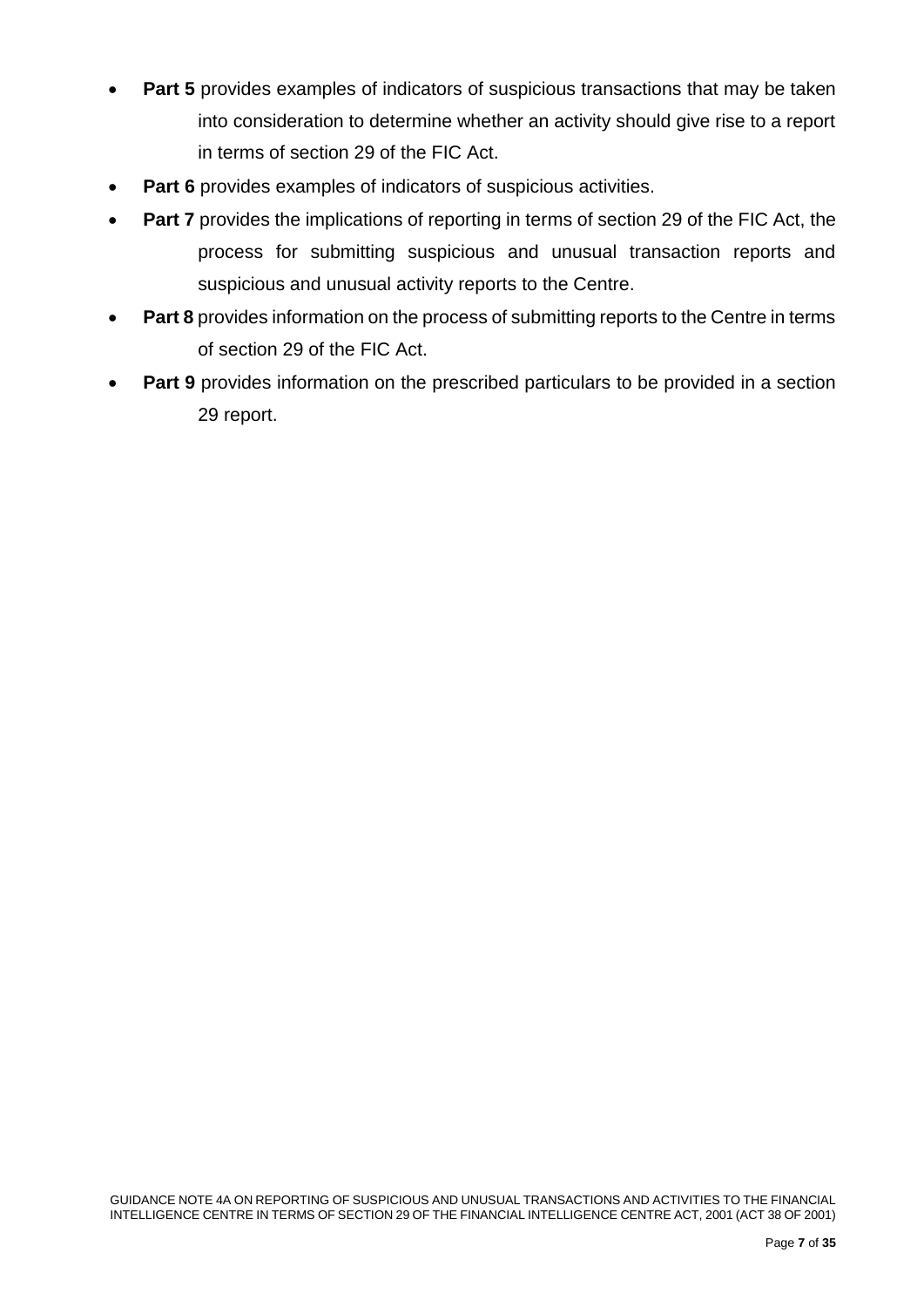#### <span id="page-10-0"></span>**PART 1 - WHO MUST REPORT?**

- 7. The obligation to report suspicious and unusual transactions and activities under section 29 of the FIC Act applies to a very wide category of persons and institutions. The FIC Act imposes this obligation on any person who:
	- carries on a business;
	- is in charge of a business;
	- manages a business; or
	- is employed by a business.
- 8. The term "business" is not defined in the FIC Act. The ordinary meaning of the term, within the context of the FIC Act, is that of a commercial activity or institution, as opposed to a charitable undertaking or public sector institution.
- 9. This means that any person associated with a commercial undertaking as an owner, manager or employee of that undertaking, is subject to the obligation to report suspicious or unusual transactions and activities to the Centre.
- 10. It further means that it includes accountable and reporting institutions listed in Schedule 1 and 3 to the FIC Act respectively.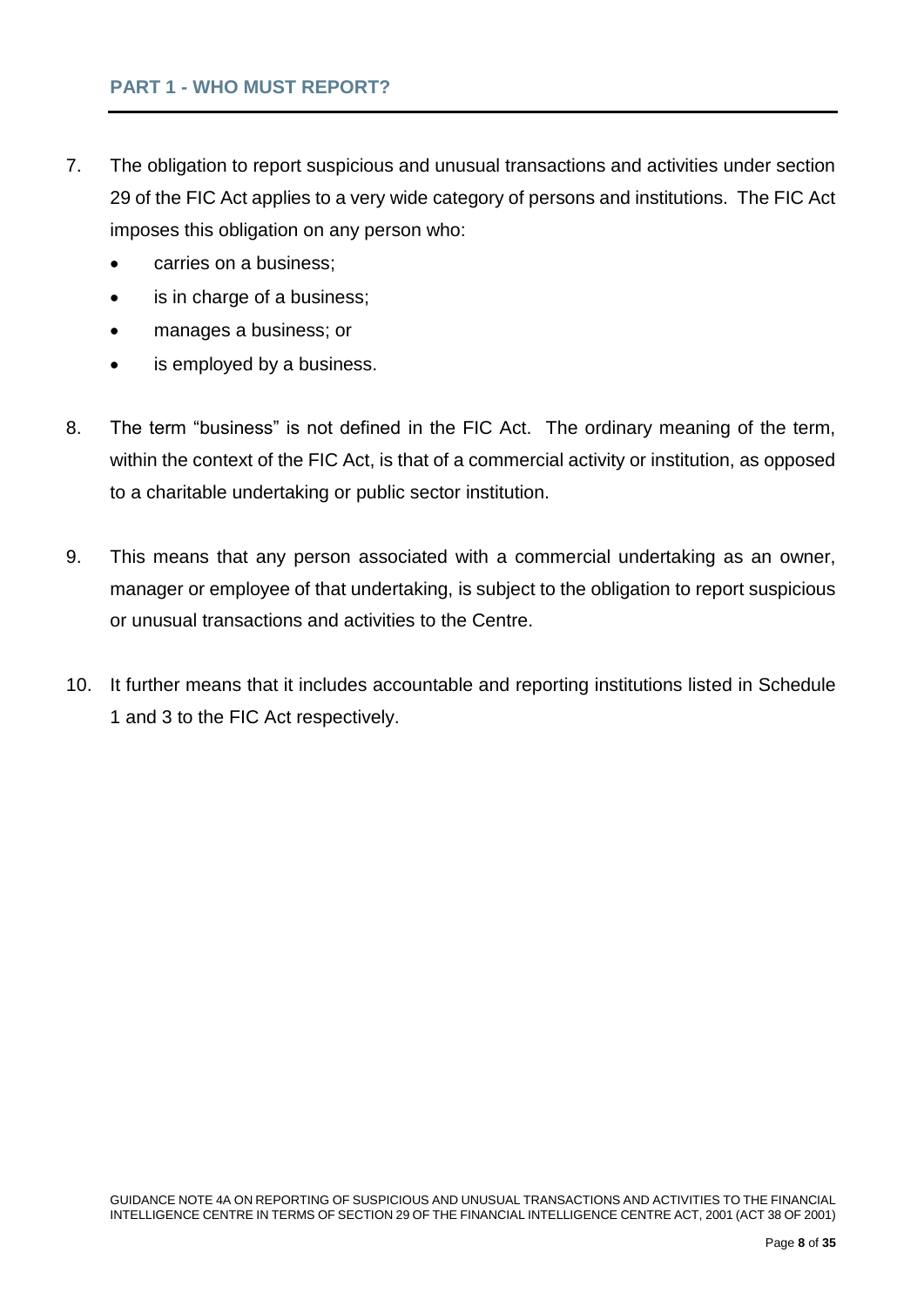## <span id="page-11-0"></span>**PART 2 - WHAT GIVES RISE TO THE OBLIGATION TO REPORT IN TERMS OF SECTION 29 OF THE FIC ACT?**

- 11. The obligation to report in terms of section 29 of the FIC Act arises when a person knows of certain facts, on the one hand, or in circumstances in which a person ought reasonably to have known or suspected that certain facts exist on the other. This means that a person associated with a business, as described above, must report his or her knowledge or suspicion to the Centre whenever:
	- he or she becomes aware of something; or
	- circumstances arise in which a person can reasonably be expected to be aware of something; or
	- circumstances arise in which a person can reasonably be expected to suspect something.
- 12. Section 29(1) of the FIC Act describes the "something" referred to above. This can relate to situations concerning the business itself or concerning transactions or to which the business is a party or concerning an activity which does not involve a transaction between two or more parties.
- 13. The "something" also relates to:
	- the proceeds of unlawful activity and unlawful activity;
	- an offence relating to the financing of terrorist and related activities; and
	- any structuring of a transaction or activity which is conducted for the purpose of avoiding giving rise to a reporting duty under the FIC Act.

### <span id="page-11-1"></span>**Proceeds of unlawful activity and unlawful activity**

- 14. The FIC Act defines "proceeds of unlawful activity" and "unlawful activity" by reference to the definitions of the same terms in the POC Act. Thus the term "proceeds of unlawful activity" for the purposes of the FIC Act means:
	- any property or any service, advantage, benefit or reward;
	- which was derived, received or retained;
		- o directly or indirectly;
		- o in South Africa or elsewhere;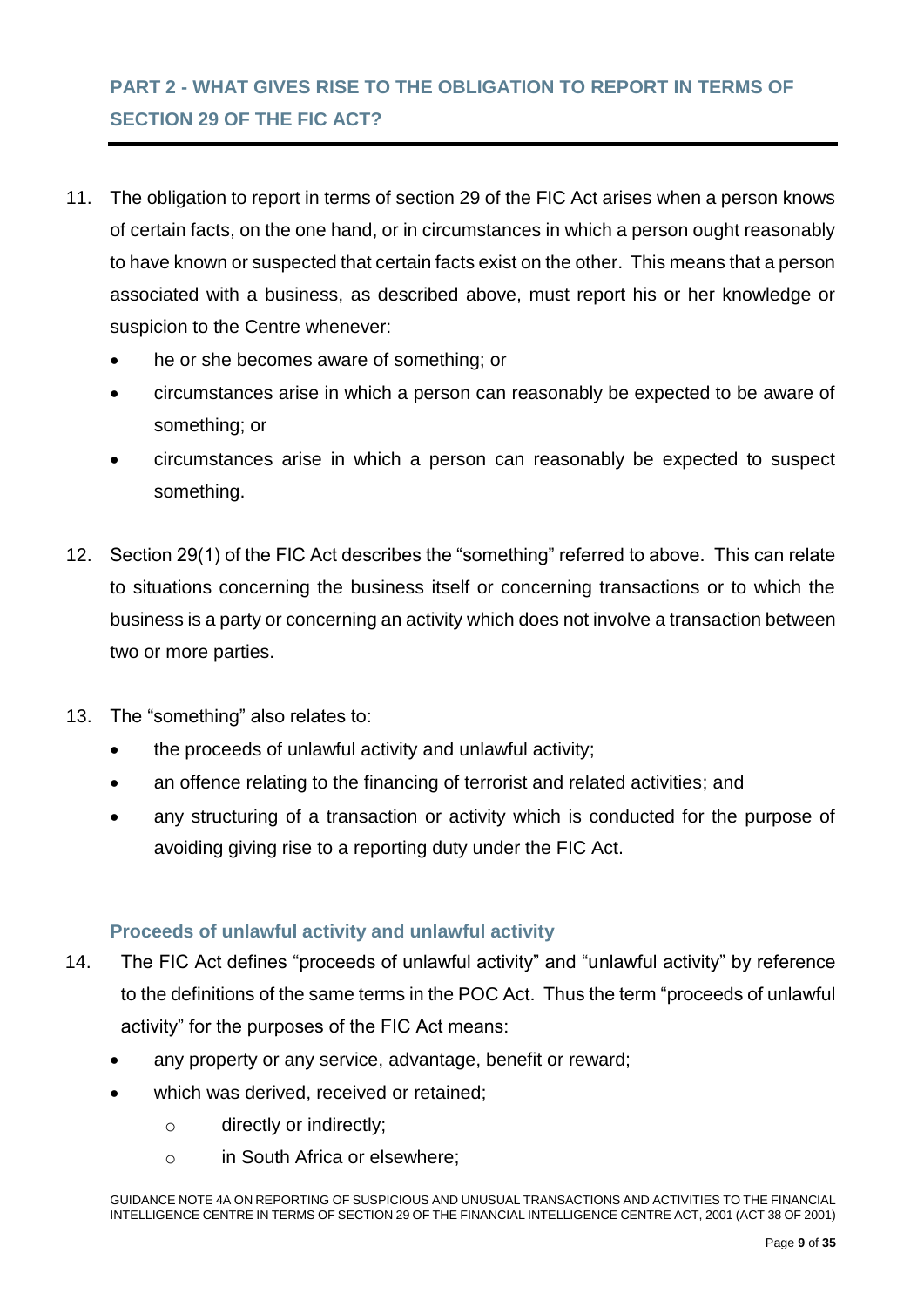- o at any time before or after the commencement of the POC Act.
- In connection with or as a result of any unlawful activity carried on by any person.
- 15. The term *"*unlawful activity*"* means any conduct, which constitutes a crime or which contravenes any law whether such conduct occurred in the Republic or elsewhere.
- 16. It is important to note that section 29 of the FIC Act refers to reports being made in connection with suspicions concerning the **proceeds** of unlawful activities and **money laundering or terror financing** offences as opposed to criminal activity in general. The FIC Act therefore does not require reports to be made on suspected crimes or unlawful conduct by a person (apart from money laundering and terror financing activities).

#### **Example 1:**

A stolen or fraudulent cheque is presented for payment to a bank. This action constitutes an element of a fraud, namely a misrepresentation that the person presenting the cheque is the legitimate holder of the cheque and is entitled to receive the amount reflected on the cheque. The presentation of the cheque is therefore part of an action to commit an offence, namely fraud. As a result this transaction should be reported to the appropriate investigating authorities as a fraud or attempted fraud. However, if the stolen or fraudulent cheque is honoured, the funds collected as a result would constitute the proceeds of the fraud. Any subsequent transaction involving those funds would be a transaction relating to the proceeds of unlawful activities and possibly a money laundering transaction which would fall within the scope of section 29 of the FIC Act. In such an instance the business must submit a suspicious transaction report to the Centre.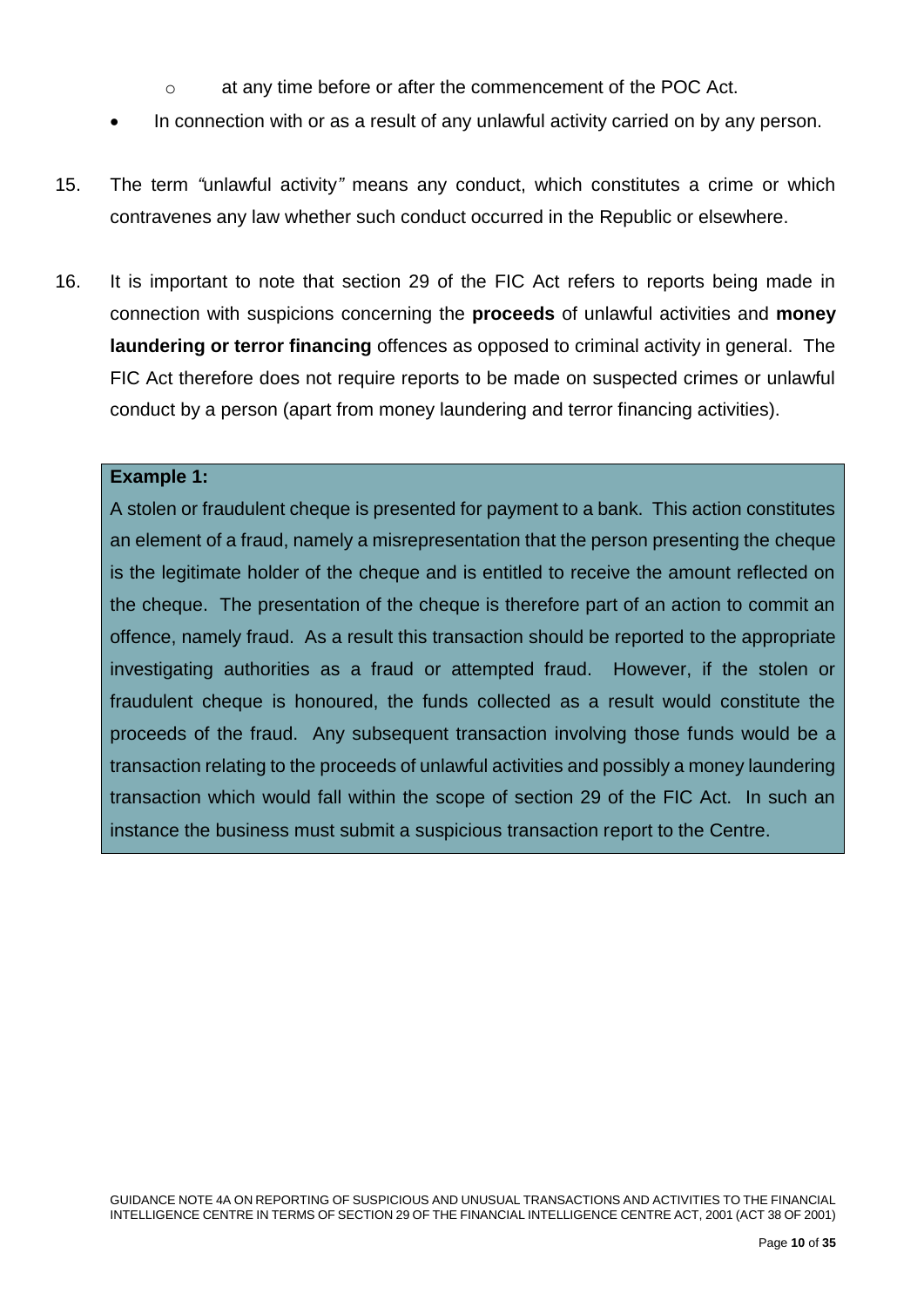### <span id="page-13-0"></span>**PART 3 - WHAT IS THE NATURE OF A SUSPICION?**

- 17. In addition to circumstances where a person has actual knowledge, the reporting obligation under section 29 of the FIC Act also applies in circumstances where a mere suspicion may exist. The FIC Act does not define what constitutes a suspicion. The ordinary meaning of this term includes a state of mind of someone who has an impression of the existence or presence of something or who believes something without adequate proof, or the notion of a feeling that something is possible or probable. This implies an absence of proof that a fact exists.
- 18. Suspicion in its ordinary meaning is a state of conjecture or surmise where proof is lacking; ''I suspect but I cannot prove''.
- 19. With this in mind the starting point to considering whether circumstances give rise to a suspicion would be when those circumstances raise questions or gives rise to discomfort, apprehension or mistrust.
- 20. A suspicious state of mind is subjective, which means that a court would have to draw inferences concerning a person's state of mind in relation to a particular set of circumstances from the evidence at its disposal concerning those circumstances. However, the FIC Act adds an element of objectivity to this with the phrase "ought reasonably to have known or suspected" in section 29(1). The application of this phrase is explained in section 1(3) of the POC Act.
- 21. Section 1(3) of the POC Act provides that a person ought reasonably to have known or suspected a fact if a reasonably diligent and vigilant person with the same knowledge, skill, training and experience, as well as the knowledge, skill, training and experience that may reasonably be expected of a person in the same position, would have known or suspected that fact. This expands the scope of the obligation to identify circumstances which may indicate that a set of circumstances concerning a business, or the transactions involving the business, is of a suspicious or unusual nature.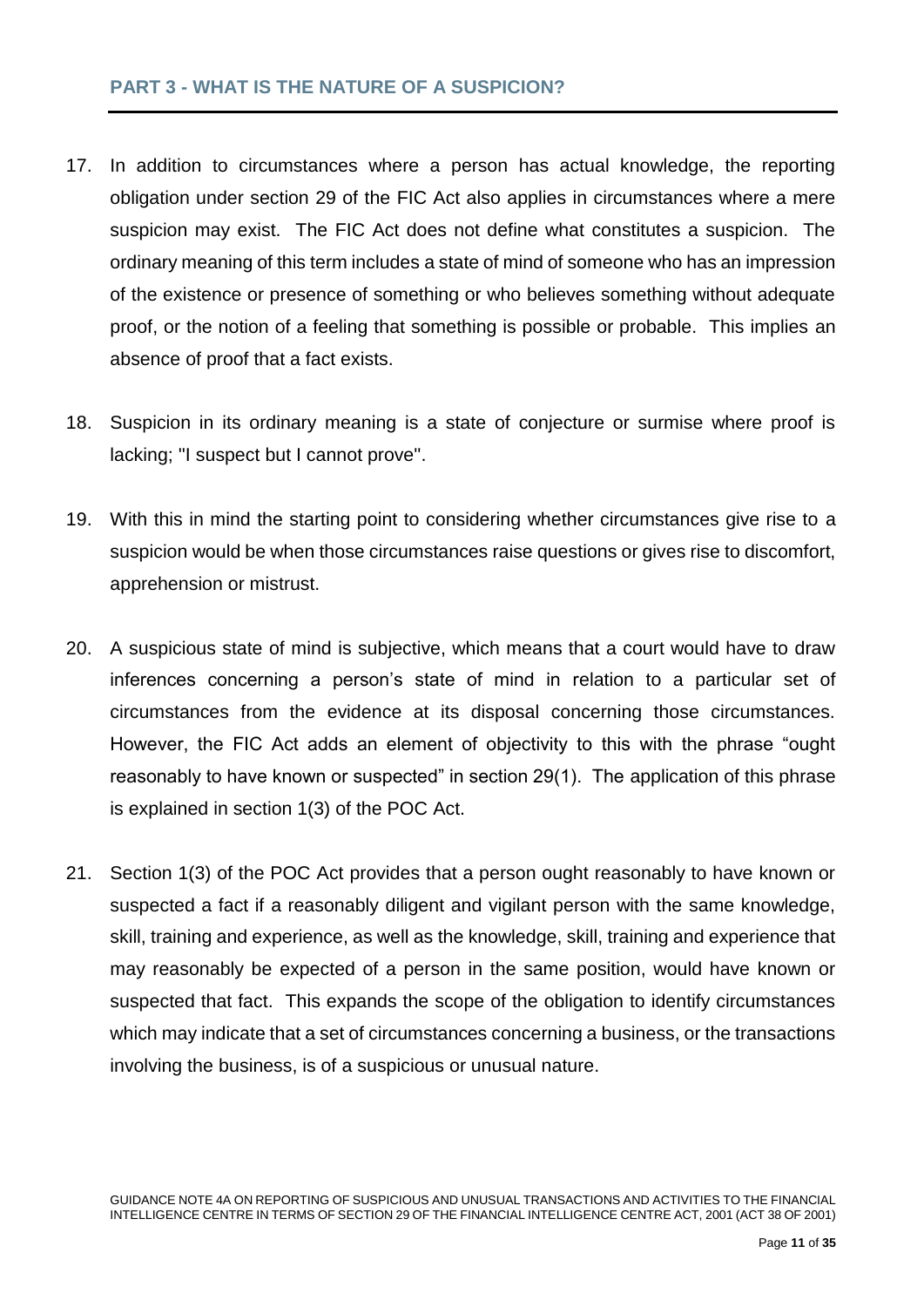- 22. When considering whether there is reason to be suspicious of a particular situation one should assess all the known circumstances relating to that situation. This includes the normal business practices and systems within the industry where the situation arises.
- 23. A suspicious situation may involve several factors that may on their own seem insignificant, but, taken together, may raise suspicion concerning that situation. The context in which a situation arises, therefore, is a significant factor in assessing suspicion. This will vary from business to business and from one customer to another.
- 24. A person to whom section 29 of the FIC Act applies, should evaluate matters concerning the business in question and transactions involving the business, in relation to what seems appropriate and is within normal practices in the particular line of business of that person, and bring to bear on these factors such as the knowledge the person may have of the customer. This should involve an application of the person's knowledge of the customer's business, financial history, background and behaviour.
- 25. A particular category of transactions that are reportable under section 29(1) of the FIC Act are transactions which a person knows or suspects to have no apparent business or lawful purpose. This refers to situations where customers enter into transactions that appear unusual in a business context or where it is not clear that the purpose of the transaction(s) is lawful. In order to identify situations where customers wish to engage in these unusual transactions a person would have to have some background information as to the purpose of a transaction and evaluate this against several factors such as the size and complexity of the transaction as well as the person's knowledge of the customer's business, financial history, background and behaviour.
- 26. More information is given in Parts 5 and 6 of this guidance as to factors that may indicate that a transaction or an activity is suspicious or unusual in a money laundering and terrorist financing context, respectively. These are indicators as to circumstances that may give rise to a suspicious state of mind or may be indicative of the fact that a reasonably diligent and vigilant person may have become suspicious of a particular transaction or series of transactions.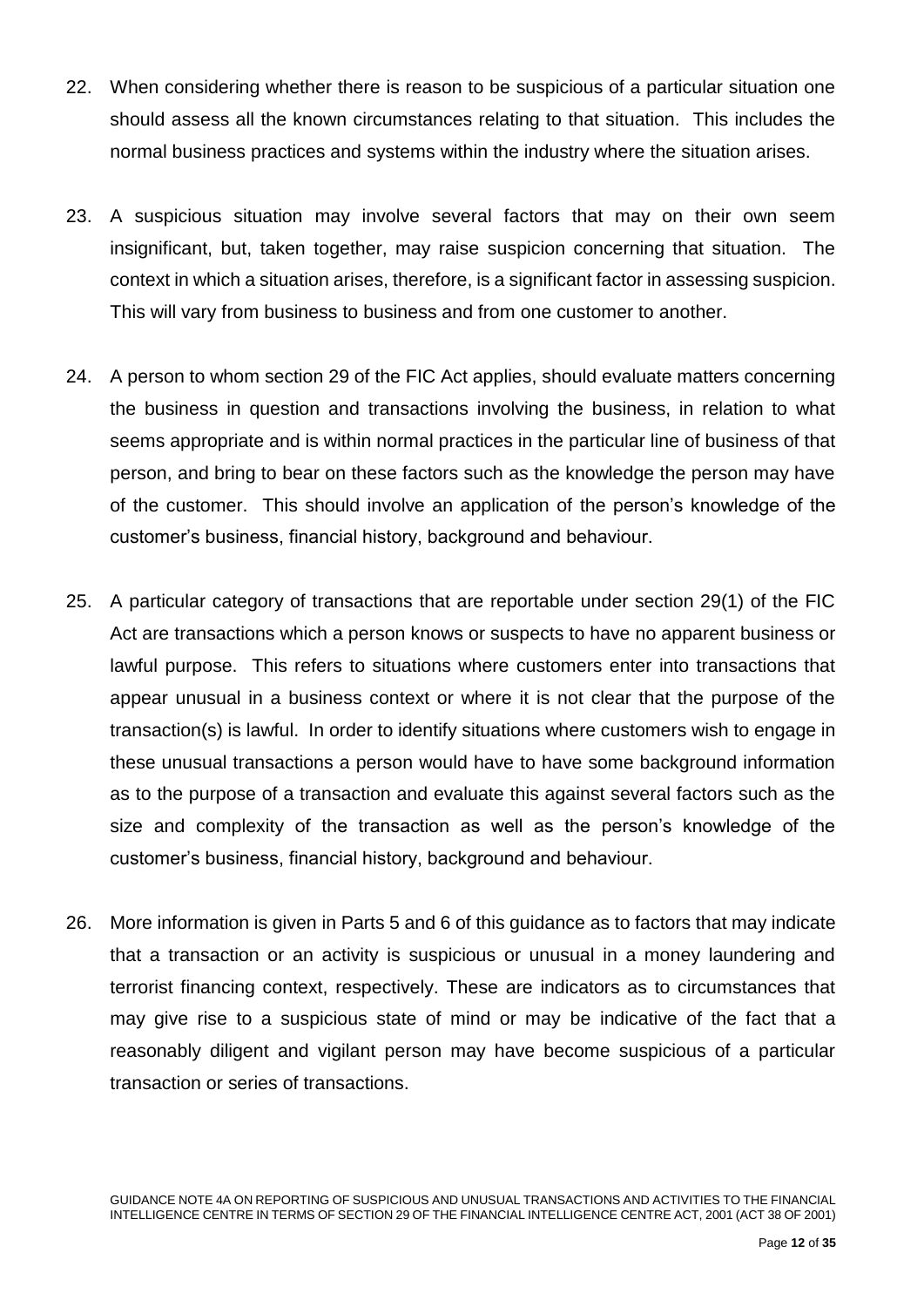## <span id="page-15-0"></span>**PART 4 – TYPES OF REPORTS**

- 27. Section 29 of the FIC Act requires reporting of both suspicious or unusual transactions, on the one hand, and suspicious or unusual activities, on the other. This allows the nature of reporting to be transaction-specific or activity-specific. The report to the Centre must be submitted on the correct reporting form which will either be an activity report or a transaction report.
- 28. Activity reports include:
	- Suspicious activity report (SAR); and
	- Terrorist financing activity report (TFAR).
- 29. Transaction reports include:
	- Suspicious and unusual transaction report (STR); and
	- Terrorist financing transaction report (TFTR).



GUIDANCE NOTE 4A ON REPORTING OF SUSPICIOUS AND UNUSUAL TRANSACTIONS AND ACTIVITIES TO THE FINANCIAL INTELLIGENCE CENTRE IN TERMS OF SECTION 29 OF THE FINANCIAL INTELLIGENCE CENTRE ACT, 2001 (ACT 38 OF 2001)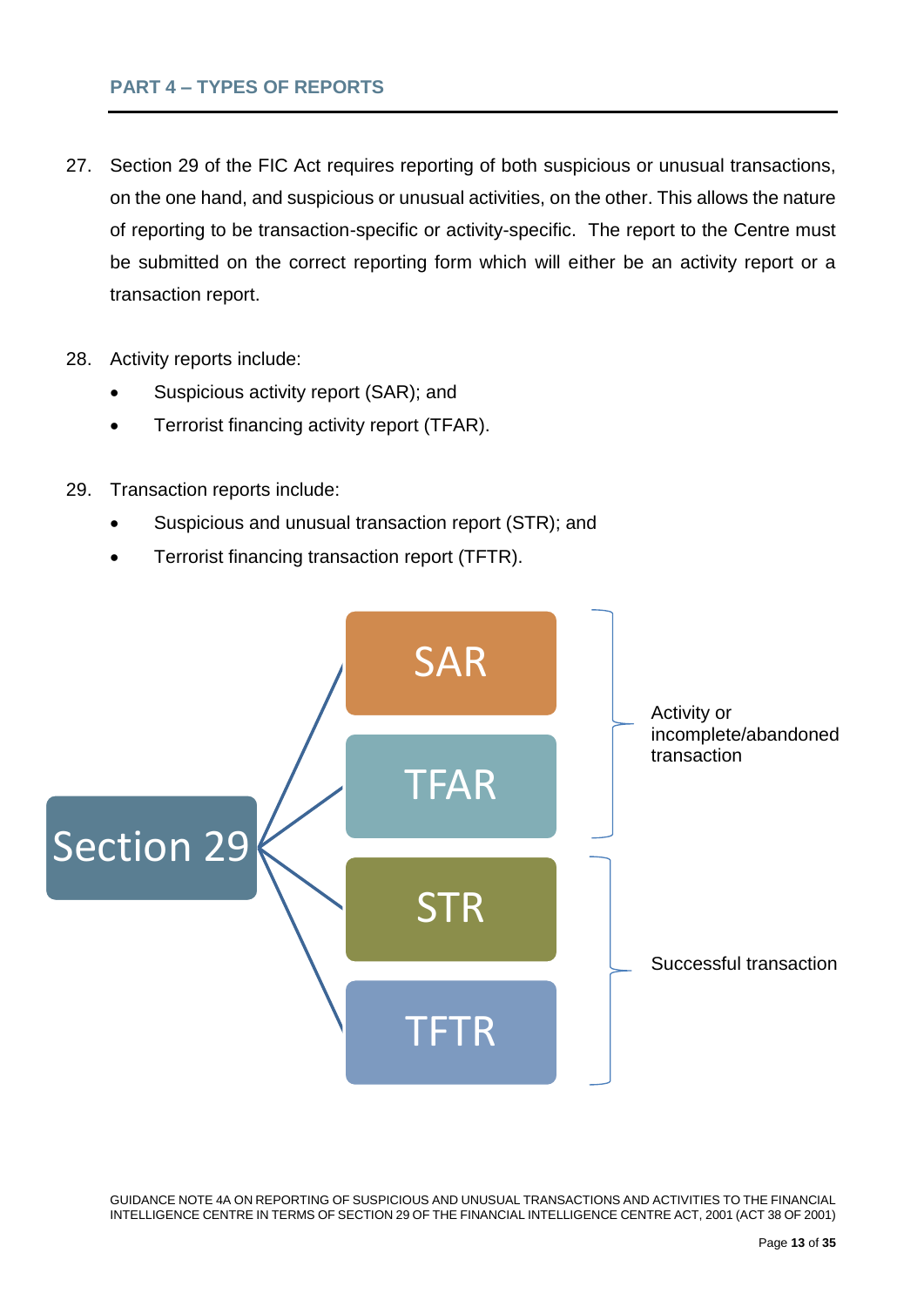<span id="page-16-0"></span>**Instances which give rise to an activity report in terms of section 29(1) of the FIC Act**

- 30. A SAR must be submitted in respect of the proceeds of unlawful activities or money laundering activity:
	- where the report relates to an activity which does not involve a transaction between two or more parties; or
	- in respect of a transaction or a series of transactions about which enquiries are made but which has not been concluded.
- 31. TFAR must be submitted in respect of the financing of terrorism and related activities:
	- where the report relates to an activity which does not involve a transaction between two or more parties; or
	- in respect of a transaction or a series of transactions about which enquiries are made but which has not been concluded.
- 32. The abovementioned activity reports can include aborted, incomplete, attempted, interrupted or cancelled transactions.

## <span id="page-16-1"></span>**Instances which give rise to an activity report in terms of section 29(2) of the FIC Act**

- 33. Section 29(2) deals with the reporting of transactions or series of transactions about which enquiries are made but which has not been concluded.
- 34. Where it is known or suspected that a transaction or a series of transactions about which enquiries are made may have caused any of the consequences referred to in section  $29(1)(a)$ , (b) or (c) if the transaction(s) had been concluded, an activity report must be submitted to the Centre.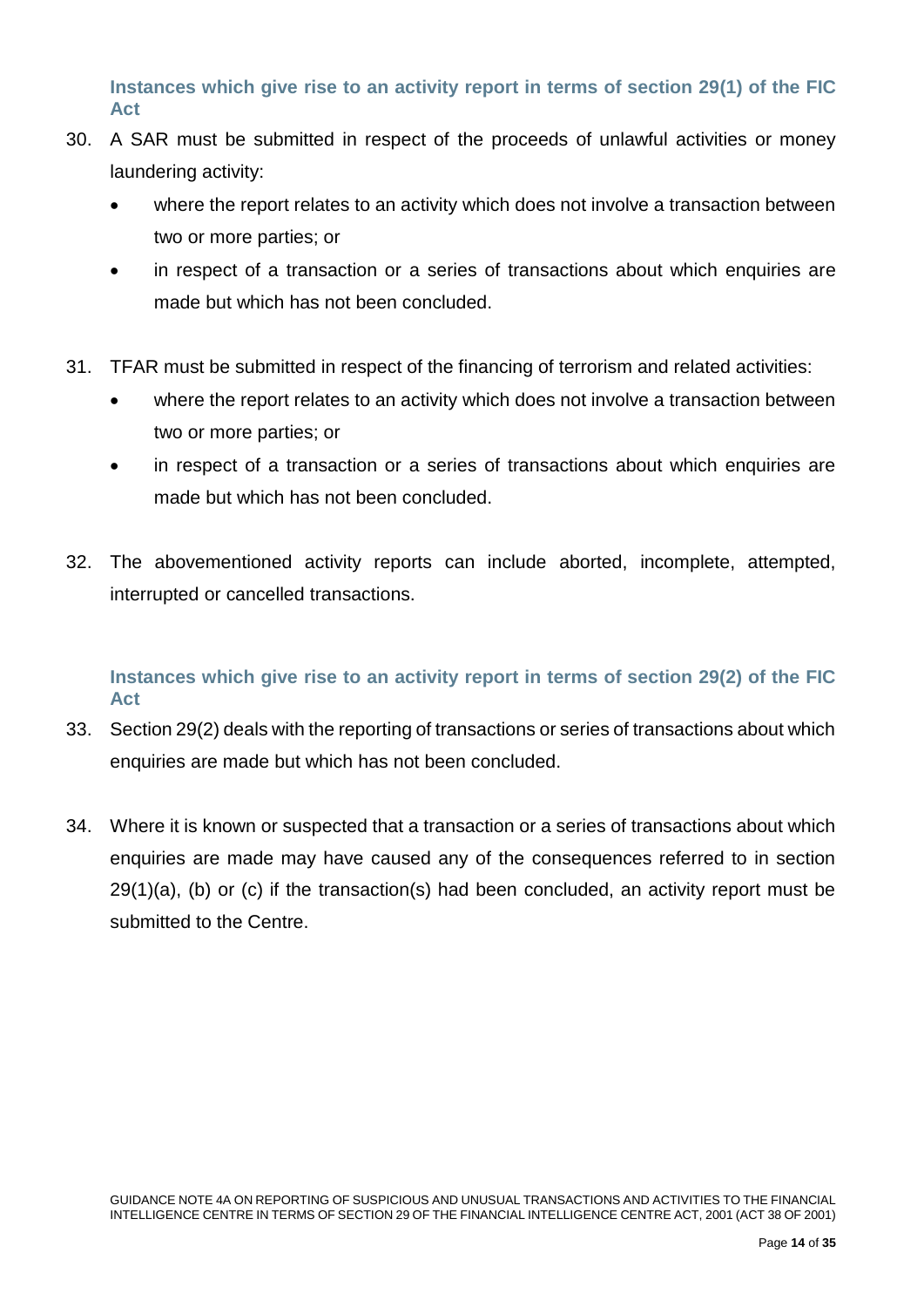#### **Example 2:**

Certain behaviour displayed by a client or potential client may also lead to an obligation to submit a SAR to the Centre. Accountable institutions may not conclude a single transaction or establish a business relationship without establishing and verifying the identity of a client. The refusal of a potential client to provide the required client identification and verification documentation in terms of section 21 of the FIC Act may be seen as suspicious behaviour and a **SAR** may be submitted.

#### **Example 3:**

An employee suspects that the funds received from a drug syndicate is co-mingled with the income of the legitimate business that they work for. Because this business is used in itself as a front to launder the proceeds of unlawful activities, the employee would need to submit a **SAR** to the Centre in terms of section 29(2) of the FIC Act.

#### **Example 4:**

A client, Mr X, attempts to deposit cash at the businesses branch office. After the business has enquired about the source of funds, Mr X refuses to provide the information and does not deposit the cash. This behaviour is suspicious in that the client would rather not deposit cash as he is reluctant to advise the business where the money has come from. Given that this transaction was not completed, the business would be required to submit a **SAR** to the Centre in terms of section 29(2) of the FIC Act.

#### **Example 5:**

Financial Advisor B's client company X makes an enquiry to structure prospective payments in an attempt to conceal the underlying client and ultimate beneficiary. Should these transactions have been concluded, the business may have been used to facilitate money laundering. Given the suspicion, and that no transaction was completed, the business would be required to submit a **SAR** to the Centre in terms of section 29(2) of the FIC Act.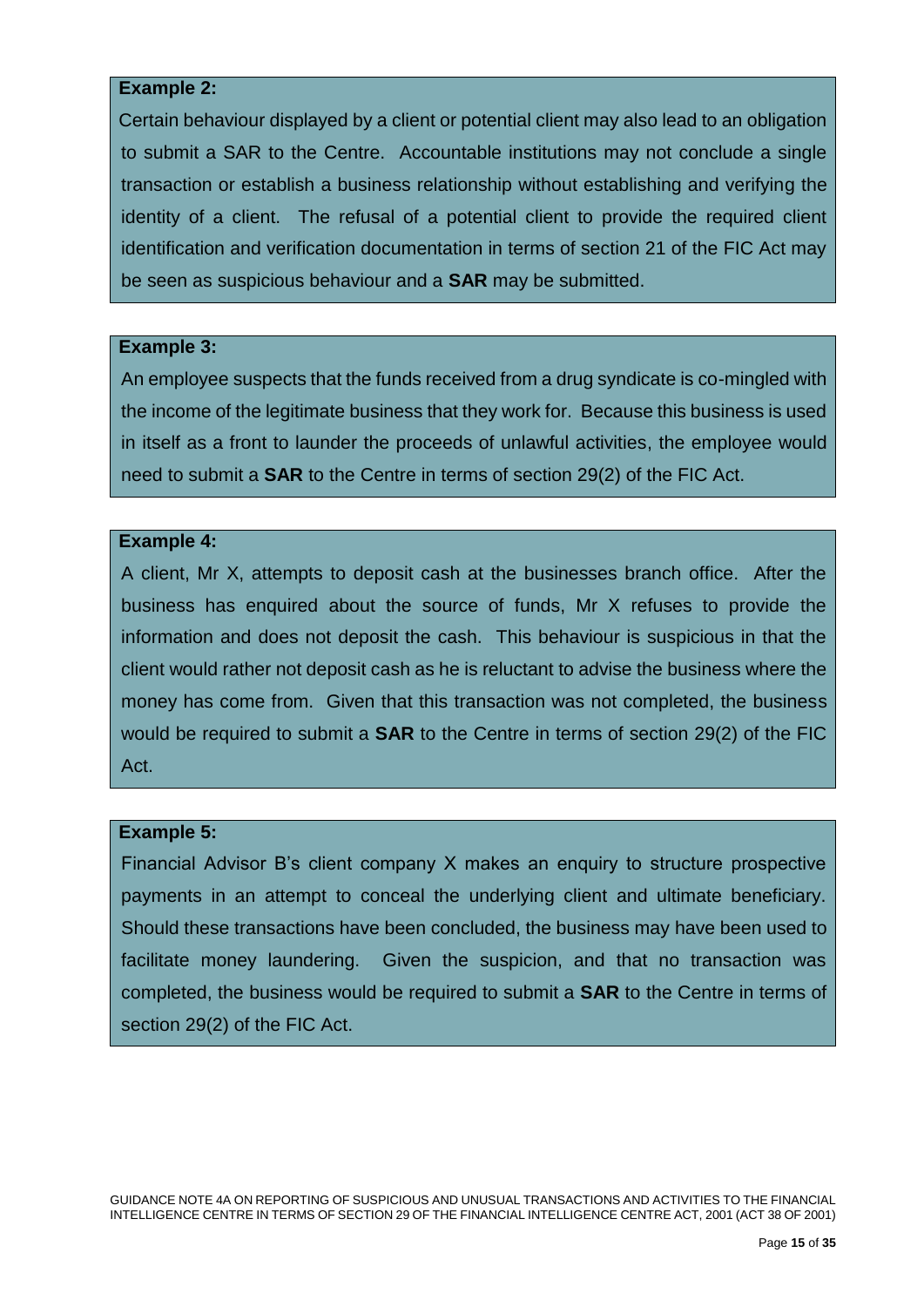#### **Example 6:**

Mr Q makes enquiries with Estate Agent X to purchase a property and register it in a relative's name in order to hide his assets from the revenue service. Should this transaction have been concluded, the business may have been used to facilitate money laundering. Given the suspicion, and that no transaction was completed, the business may submit a **SAR** to the Centre in terms of section 29(2) of the FIC Act.

#### **Example 7:**

The business is about to receive property which is connected to an offence relating to the financing of terrorist and related activities. The transaction has not been completed and therefore a **TFAR** must be submitted to the Centre in terms of section 29 of the FIC Act.

#### **Example 8:**

The business is about to be used to facilitate the commission of an offence relating to the financing of terrorist and related activities. The transaction has not been completed and therefore a **TFAR** must be submitted to the Centre in terms of section 29 of the FIC Act.

#### **Example 9:**

A person is aware or suspects that the business is likely to facilitate the transfer of property which is connected to an offence relating to the financing of terrorist activities. In such an instance a **TFAR** must be submitted to the Centre.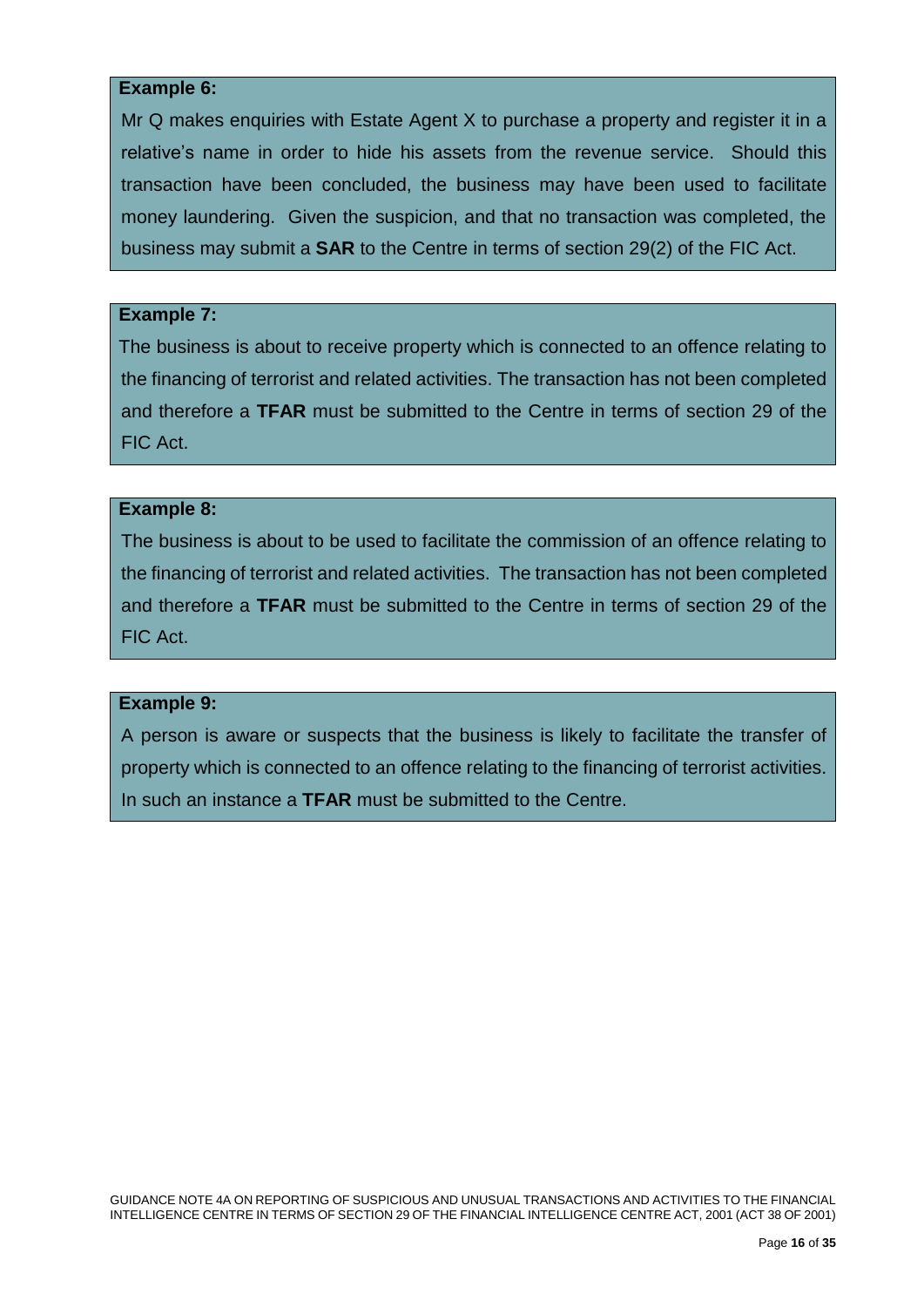## <span id="page-19-0"></span>**Instances which give rise to a transaction report in terms of section 29 of the FIC Act**

40. The situations concerning completed transactions to which the business is a party will lead to the submission of a transaction report. These can relate to a particular transaction or to a series of transactions.

#### **Example 10:**

A person is aware or suspects that a transaction or series of transactions with the business is suspicious and facilitated the transfer of the proceeds of unlawful activity. In such an instance a **STR** must be submitted to the Centre.

#### **Example 11:**

A person is aware that a transaction or series of transactions with the business facilitated the transfer of property which is connected to an offence relating to the financing of terrorist activities. In such an instance a **TFTR** must be submitted to the Centre.

#### **Example 12:**

A person is aware that a transaction or series of transactions with the business has no apparent business or lawful purpose. In such an instance a **STR** must be submitted to the Centre by the business.

#### **Example 13:**

A person is aware that a transaction or series of transactions with the business may be relevant to the investigation of the evasion of any tax administered by the South African Revenue Service. In such an instance a **STR** must be submitted to the Centre by the business.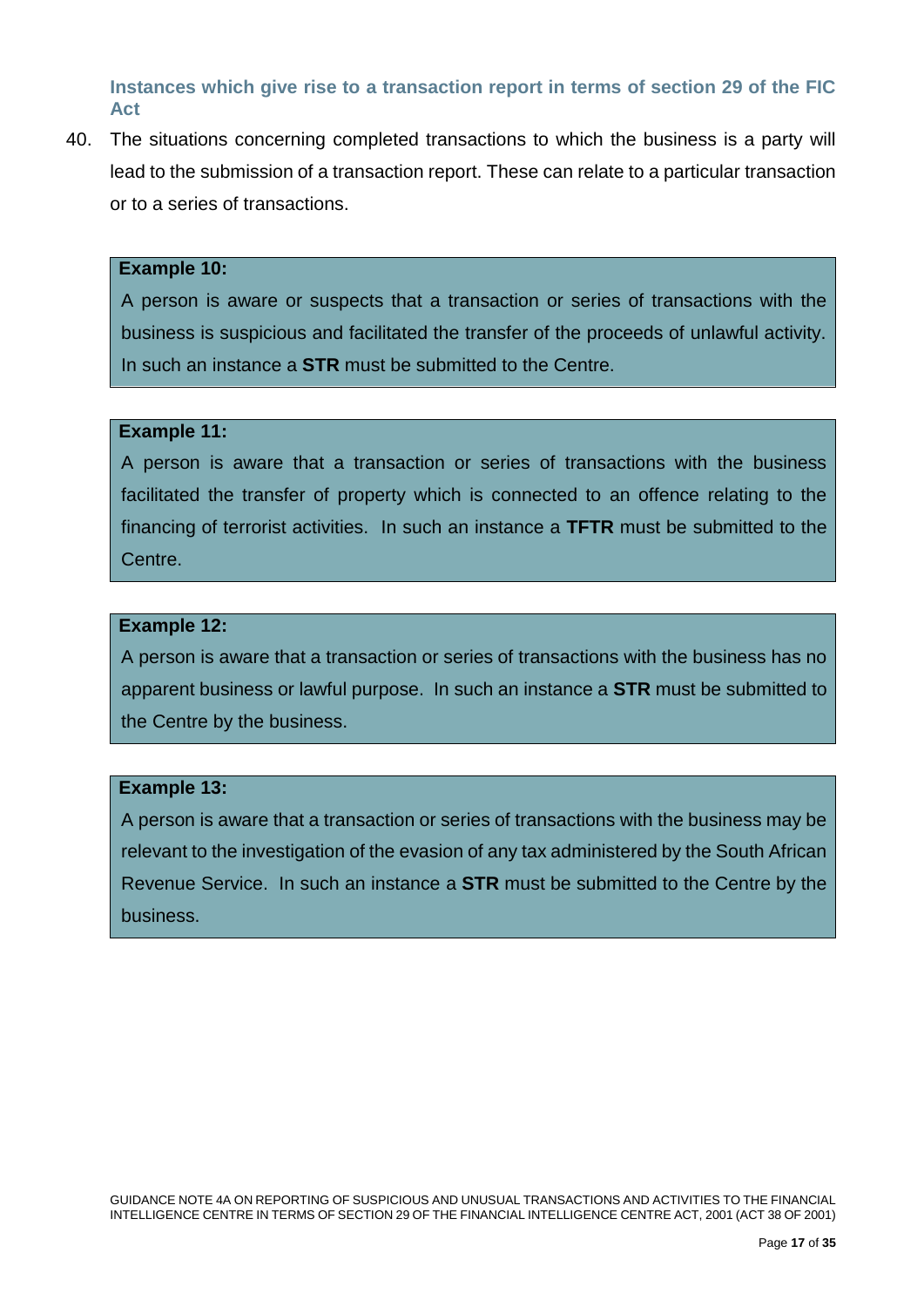#### **Example 14:**

A client deposits cash in small increments of R5000 at several branches during the course of one day, adding up to over the reporting threshold of R24 999.00. It is possible that in doing so, the client is trying to avoid the business from becoming aware of a large cash transaction that the client is wanting to make. By breaking down the large cash amount into smaller amounts can amount to an attempt to avoid triggering a cash threshold report. In such an instance a **STR** must be submitted to the Centre by the business.

#### **Example 15:**

A person is aware that a completed transaction or series of transactions with the business somehow relates to an offence relating to the financing of terrorist activities. In such an instance a **TFTR** must be submitted to the Centre by the business.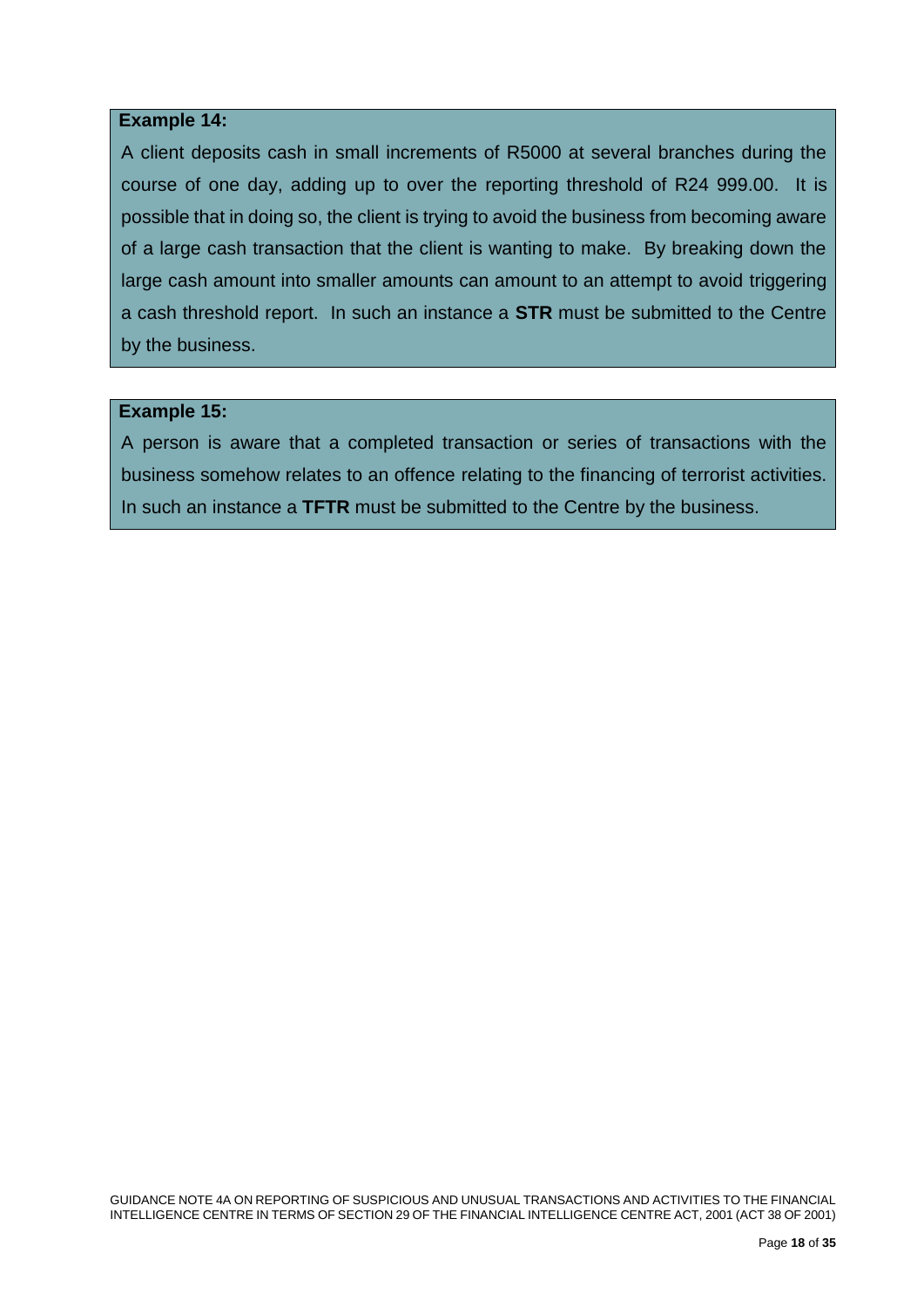## <span id="page-21-0"></span>**PART 5 - INDICATORS OF SUSPICIOUS AND UNUSUAL TRANSACTIONS**

- 41. The indicators discussed in Part 5 apply specifically to those situations where a suspicion may relate to a transaction between a business and its customer. These indicators are offered in order to assist persons involved in business to identify those situations where transactions should raise questions or give rise to the sense of discomfort, apprehension or mistrust which was referred to in the previous Part.
- 42. These indicators are therefore merely **examples** of factors that may be helpful when evaluating transactions. The list is not exhaustive and does not intend to cover every possible situation. The indicators suggested here should not be viewed in isolation and should always be taken into consideration in conjunction with all other circumstances pertaining to a particular transaction.

#### <span id="page-21-1"></span>**Unusual business**

- Deposits of funds with a request for their immediate transfer elsewhere;
- Unwarranted and unexplained international transfers;
- The payment of commissions or fees that appear excessive in relation to those normally payable;
- Transactions do not appear to be in keeping with normal industry practices;
- Purchase of commodities at prices significantly above or below market prices;
- Unnecessarily complex transactions;
- Unwarranted involvement of structures such as trusts and corporate vehicles in transactions;
- A transaction seems to be unusually large or otherwise inconsistent with the customer's financial standing or usual pattern of activities;
- Buying or selling securities with no apparent concern for making a profit or avoiding a loss;
- Performing similar transactions (i.e. cash deposits) at multiple branches of the same institution on the same business day;
- Performing transactions in a manner to attempt to conceal the underlying client and/ or ultimate beneficiary of the transaction; or
- Unwarranted desire to involve entities in foreign jurisdictions in transactions.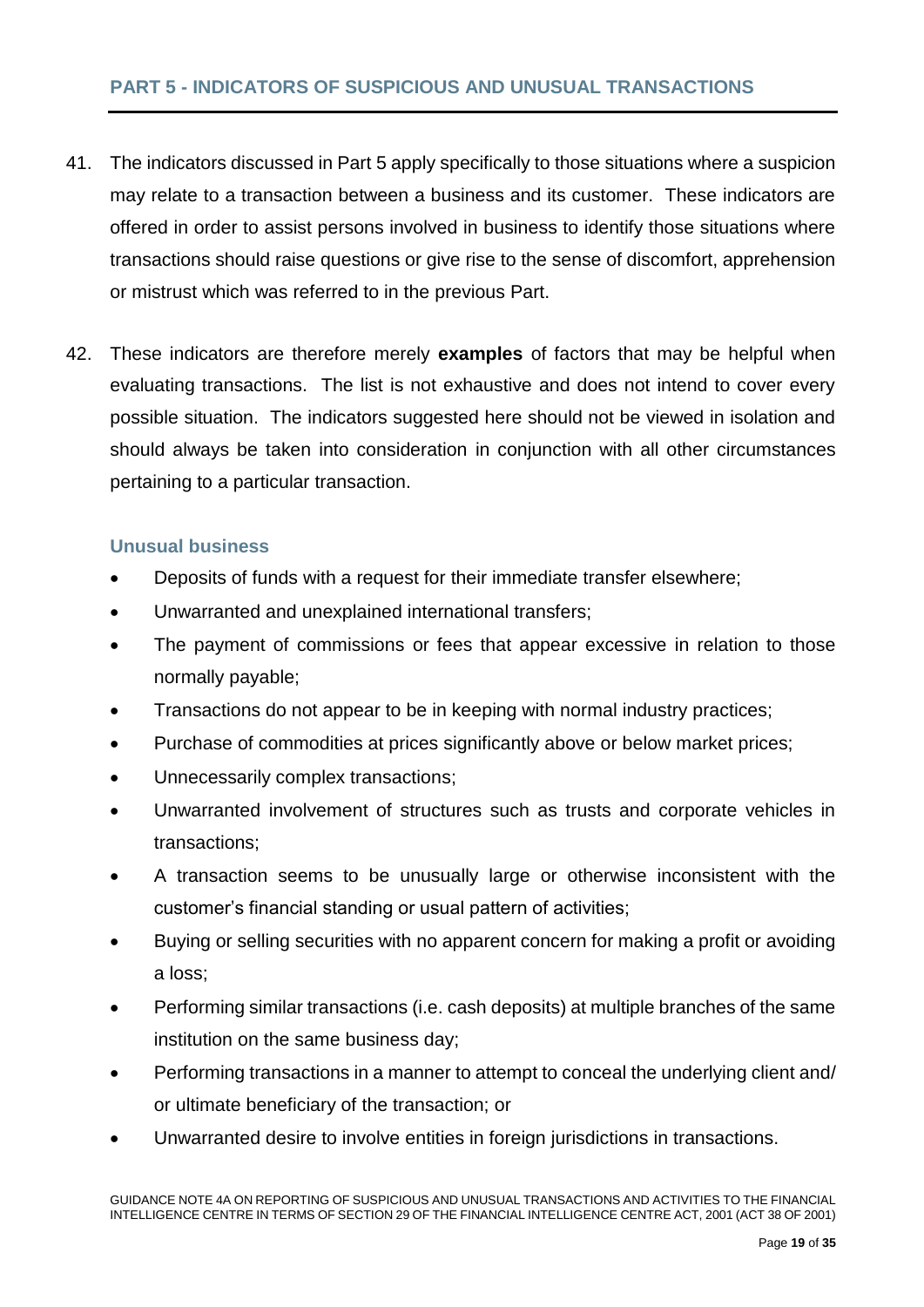### <span id="page-22-0"></span>**General**

- A customer provides insufficient, vague or suspicious information concerning a transaction;
- Accounts that show unexpectedly large cash deposits and immediate withdrawals;
- A frequent exchange of small denomination notes for larger denomination notes; or
- Involvement of significant amounts of cash in circumstances that are difficult to explain.

### <span id="page-22-1"></span>**Is there a threshold applicable to suspicious and unusual transactions?**

- 43. It is important to make it clear that there is no monetary threshold which applies to the reporting of suspicious or unusual transactions. Once the conclusion is reached that a situation exists which gives rise to a suspicion that a transaction or activity relates to proceeds of unlawful activities, money laundering or terror financing, as explained above, the transaction or activity must be reported irrespective of the amount involved.
- 44. This must not be confused with a situation where the amount involved in a transaction or series of transactions, is the basis of a suspicion or forms part of the circumstances which gives rise to a suspicion pertaining to the transaction or series of transactions.

#### **Example 16:**

A review of a client's transacting pattern over a period of time indicates that their overall transacting pattern does not correspond with the expected profile the institution would have for the client. Note that a **STR** would be reportable as the suspicion would be based on a comparative review of the client's previous transacting pattern.

45. All accountable and reporting institutions are reminded that their obligation to monitor, detect and report suspicious or unusual transactions extends to all products and services that are rendered by the institution. The Centre therefore recommends that institutions map and document all their products and services accordingly. This will assist institutions to identify and monitor the potential money laundering and terrorist financing risks that may be associated with the products and / or services.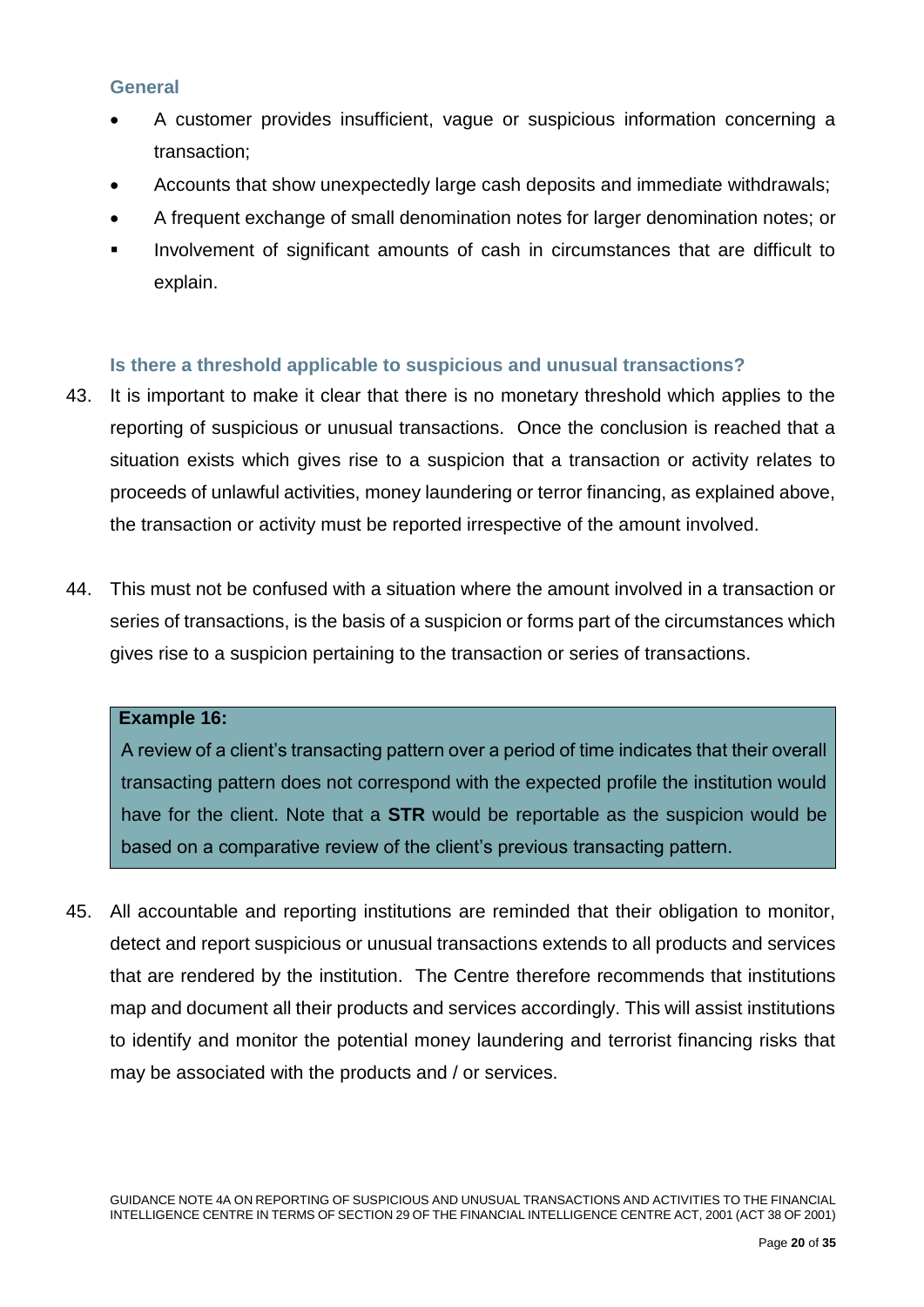#### **Should the closing of an account be regarded as suspicious?**

46. The closing of an account with an institution is a transaction which forms part of the business relationship which will be terminated by the account closure. In these circumstances institutions should consider factors such as the history of the account, the circumstances that led to the customer's decision to close the account and the reasons given by the customer for the closure of the account. For example, where a customer's instruction to close an account was preceded by a request by the institution for additional or updated information pertaining to the customer, the decision to rather close the account than to provide the requested information may be regarded as suspicious and / or unusual.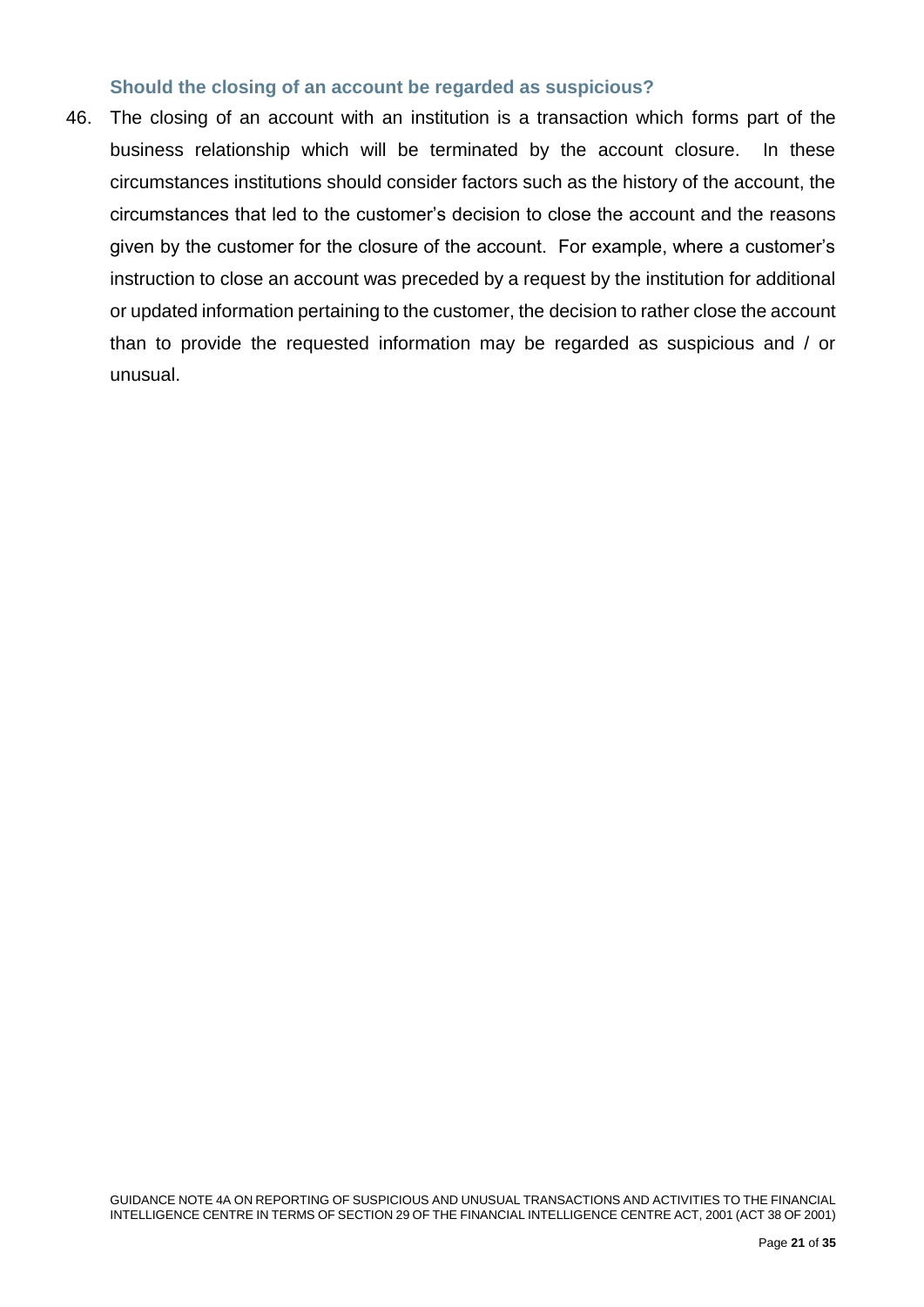## <span id="page-24-0"></span>**PART 6 - INDICATORS OF SUSPICIOUS AND UNUSUAL ACTIVITY**

47. The indicators discussed in this Part apply specifically to those situations where a suspicion may relate to a particular activity portrayed by the customer in their engagement with the business. These indicators are offered in order to assist persons involved in business to identify those situations where a particular activity should raise questions or give rise to the sense of discomfort, apprehension or mistrust which was referred to in the previous Part. These indicators are therefore merely **examples** of factors that may be helpful when evaluating client activity. The list is not exhaustive and does not intend to cover every possible situation. The indicators suggested here should not be viewed in isolation and should always be taken into consideration in conjunction with all other circumstances pertaining to a particular transaction.

### <span id="page-24-1"></span>**Unusual business**

- Lack of concern about high commissions, fees, penalties etc. incurred as a result of a particular type of transaction or particular method of transacting; or
- Attempt to conceal the underlying client performing the transaction and / or the ultimate beneficiary thereof; or
- Customer attempts to perform a transaction, which is interrupted, cancelled and / or reversed, and does not have any apparent business purpose.

### <span id="page-24-2"></span>**Knowledge of Reporting or Record Keeping Requirements**

- A customer attempts to convince the employee not to complete any documentation required for the transaction;
- A customer makes inquiries that would indicate a desire to avoid reporting;
- A customer has unusual knowledge of the law in relation to suspicious transaction reporting;
- A customer seems very conversant with money laundering or terrorist financing activity issues; or
- A customer is quick to volunteer that funds are clean or not being laundered.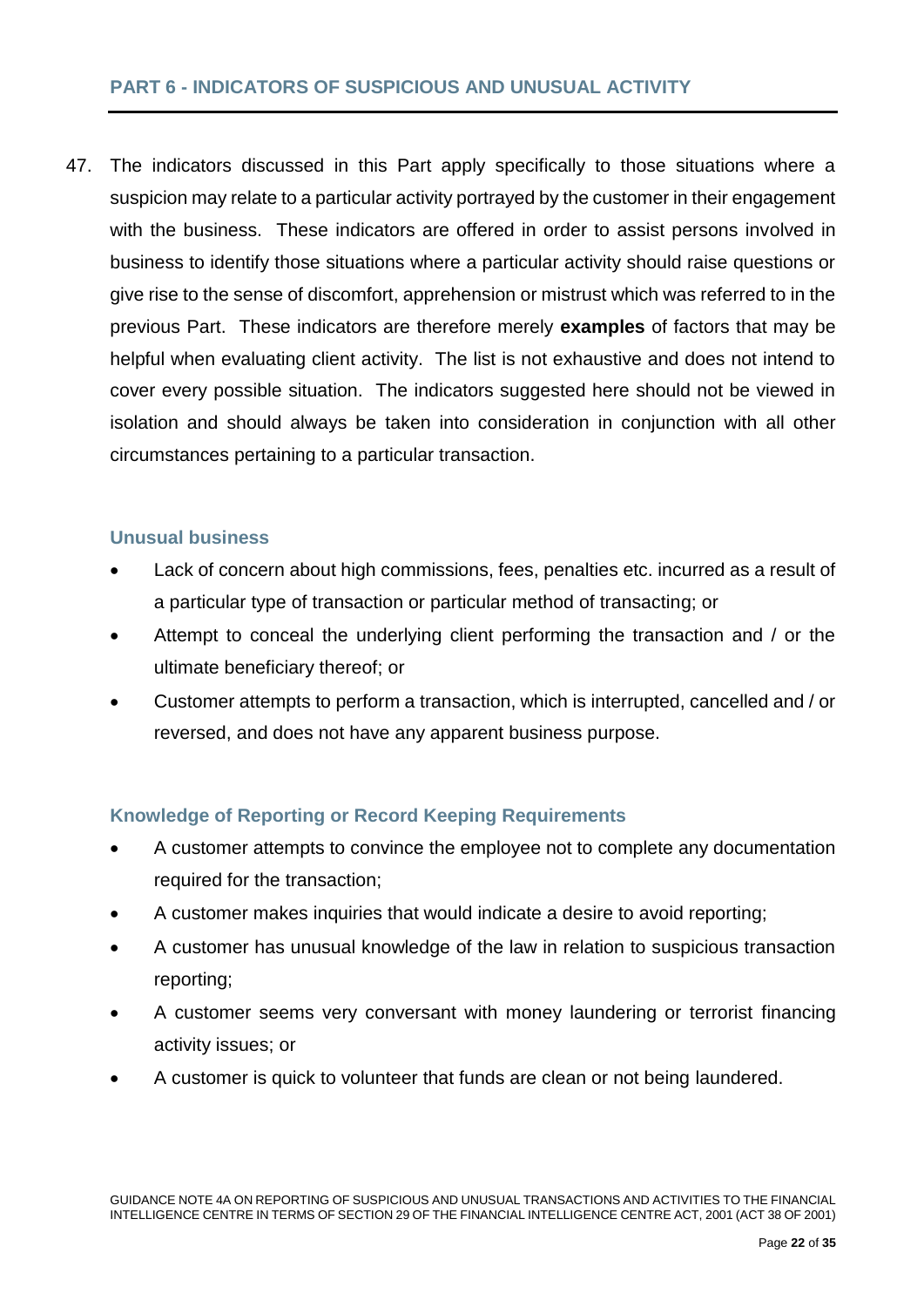## <span id="page-25-0"></span>**Identification**

- The use of a seemingly false identity in connection with any transaction, including the use of aliases and a variety of similar but different addresses and, in particular, the opening or operating of a false name account;
- Opening accounts using false or fictitious documents;
- A customer provides doubtful or vague identification information;
- A customer refuses to produce personal identification documents;
- A customer changes a transaction after learning that he must provide a form of identification;
- A customer only submits copies of personal identification documents;
- A customer wants to establish identity using something other than his or her personal identification documents;
- A customer's supporting documentation lacks important details such as contact particulars;
- A customer inordinately delays presenting corporate documents;
- All identification presented is foreign or cannot be checked for some reason.
- 48. All accountable and reporting institutions are reminded that their obligation to monitor, detect and possibly report suspicious or unusual activities, extends to all products and services that are rendered by the institution. The Centre therefore recommends that institutions map and document all of their products and services accordingly. This will assist institutions to identify and monitor the potential money laundering and terrorist financing risks that may be associated with the products and / or services.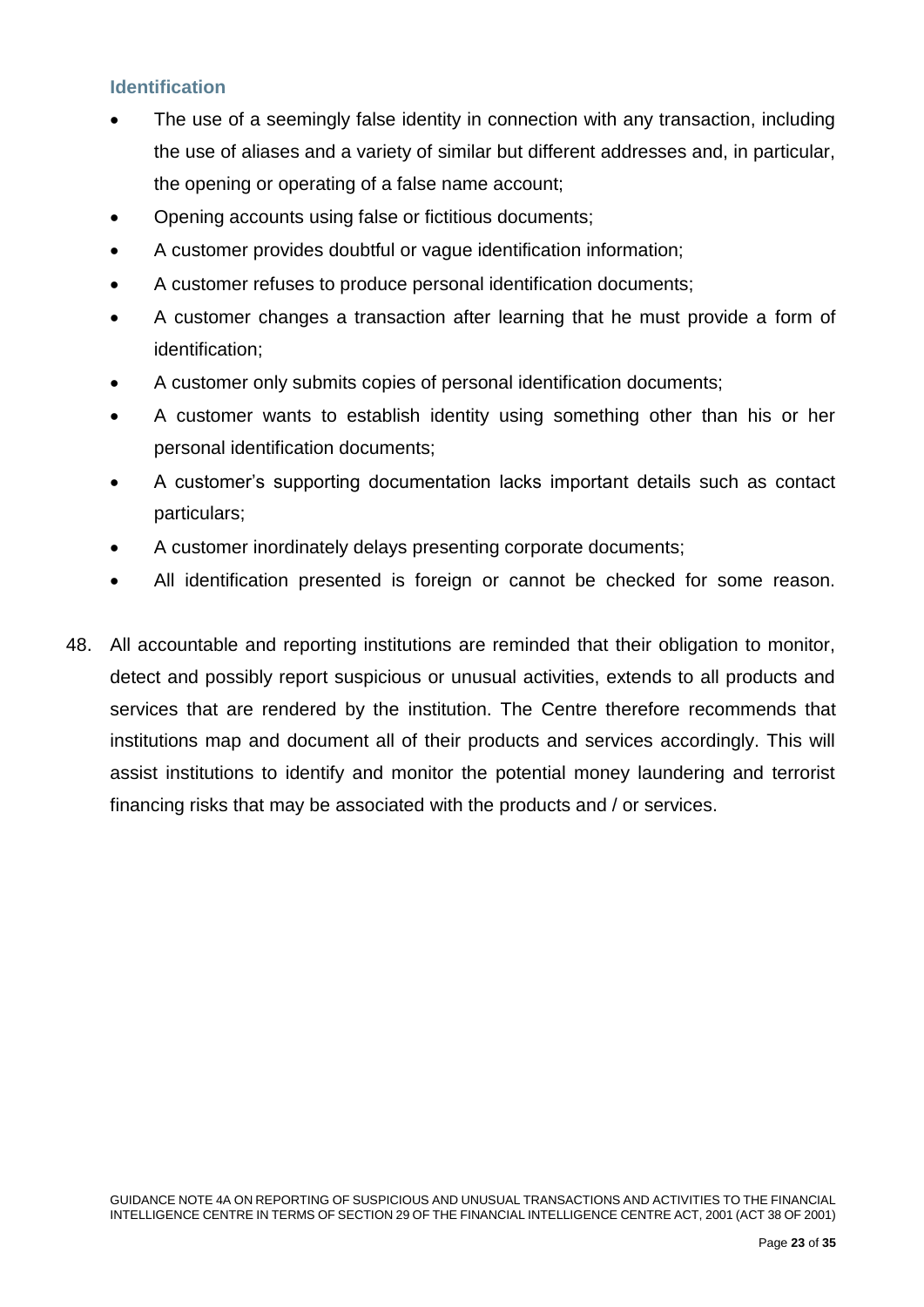## <span id="page-26-0"></span>**PART 7 - WHAT ARE THE IMPLICATIONS OF REPORTING IN TERMS OF SECTION 29 OF THE FIC ACT?**

<span id="page-26-1"></span>**Can an institution continue transacting with a customer after a report in terms of section 29 of the FIC Act is submitted to the Centre?**

- 49. Section 33 of the FIC Act provides that a reporter may continue with and carry out a transaction in respect of which a report is required to be made unless the Centre directs the reporter not to proceed with the transaction in terms of section 34 of the FIC Act.
- 50. The Centre may issue an instruction in terms of section 34 of the FIC Act ("an intervention order"), in writing not to proceed with a transaction, or proposed transaction or any other transaction in respect of the funds affected by that transaction or proposed transaction for a prescribed period, after consultation with the institution or person concerned. The Centre must have reasonable grounds to suspect that a transaction may involve the proceeds of unlawful activities or property which is connected to an offence relating to terrorist financing, or may in some other way constitute money laundering or terrorist financing. It is recommend that institutions should indicate in the report where expedited action is required from the Centre.
- 51. The intervention order may require the institution or person not to proceed with the transaction which gave rise to the Centre's belief or any other transaction in respect of funds that are affected by the particular transaction. The intervention order is valid for a period as specified in the intervention order, which excludes weekends and public holidays.

### <span id="page-26-2"></span>**Request for Information**

- 52. The Centre may request for information in terms of section 32 of the FIC Act to a reporter that has previously submitted a report in terms of section 29 of the FIC Act.
- 53. The reporter would have to furnish the Centre with all additional information concerning the report and the grounds for the report as the Centre may reasonably require within the specified period and method indicated in the request for information.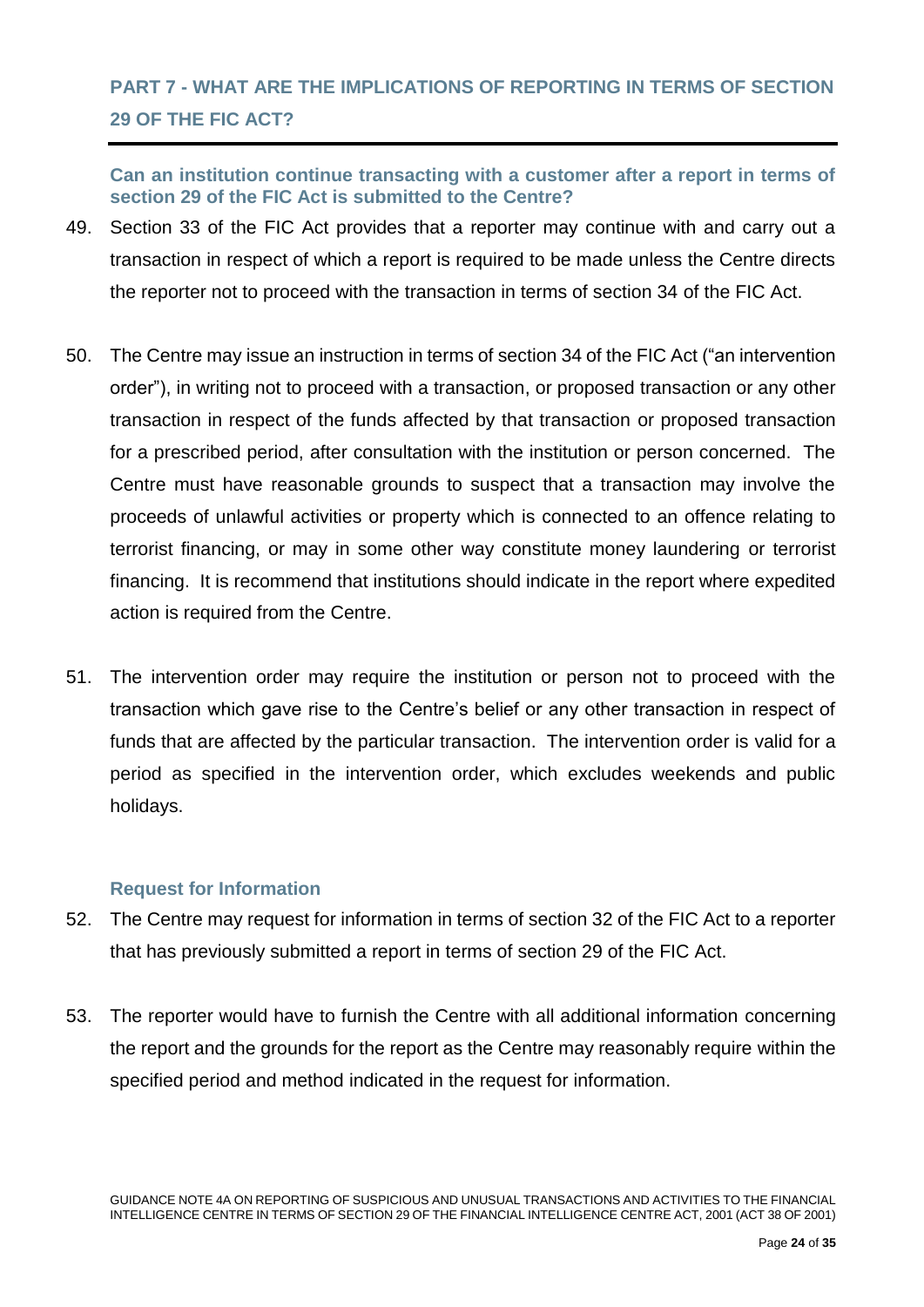## <span id="page-27-0"></span>**Confidentiality and Privilege**

- 54. Section 37(1) of the FIC Act overrides secrecy and confidentiality obligations in South African law. No duty of secrecy or confidentiality prevents any institution or person from complying with an obligation to file a report under the FIC Act.
- 55. Section 37(2) of the FIC Act protects the common law right to legal professional privilege as between an attorney and an attorney's client in respect of communications made in confidence between:
	- the attorney and the attorney's client for the purposes of legal advice or litigation which is pending or contemplated or which has commenced or;
	- a third party and an attorney for the purposes of litigation which is pending or contemplated or has commenced.

## <span id="page-27-1"></span>**The reporter enjoys legal protection concerning a report submitted to the Centre**

- 56. Section 38 of the FIC Act protects persons who participate in submitting reports to the Centre. No legal action, whether criminal or civil, can be instituted against any natural or legal person who complies in good faith with the reporting obligations of the FIC Act.
- 57. In addition to protection against legal liability, the FIC Act also protects the identities of those involved in making a report to the Centre. A person involved in the making of a report cannot be forced to give evidence in criminal proceedings concerning such a report. However, such a person may choose to do so voluntarily. If a person elects not to testify, no evidence regarding that person's identity is admissible as evidence in criminal proceedings.

### <span id="page-27-2"></span>**Tipping off**

- 58. A person involved in the making of a report may not inform anyone, including the customer or any other person associated with a reported transaction, of the contents of a suspicious transaction or activity report or even the fact that such a report has been made.
- 59. Section 29 of the FIC Act prohibits any reporter as well as any other person who knows or suspects that a report has been made from disclosing any information regarding that report except for information disclosed:

GUIDANCE NOTE 4A ON REPORTING OF SUSPICIOUS AND UNUSUAL TRANSACTIONS AND ACTIVITIES TO THE FINANCIAL INTELLIGENCE CENTRE IN TERMS OF SECTION 29 OF THE FINANCIAL INTELLIGENCE CENTRE ACT, 2001 (ACT 38 OF 2001)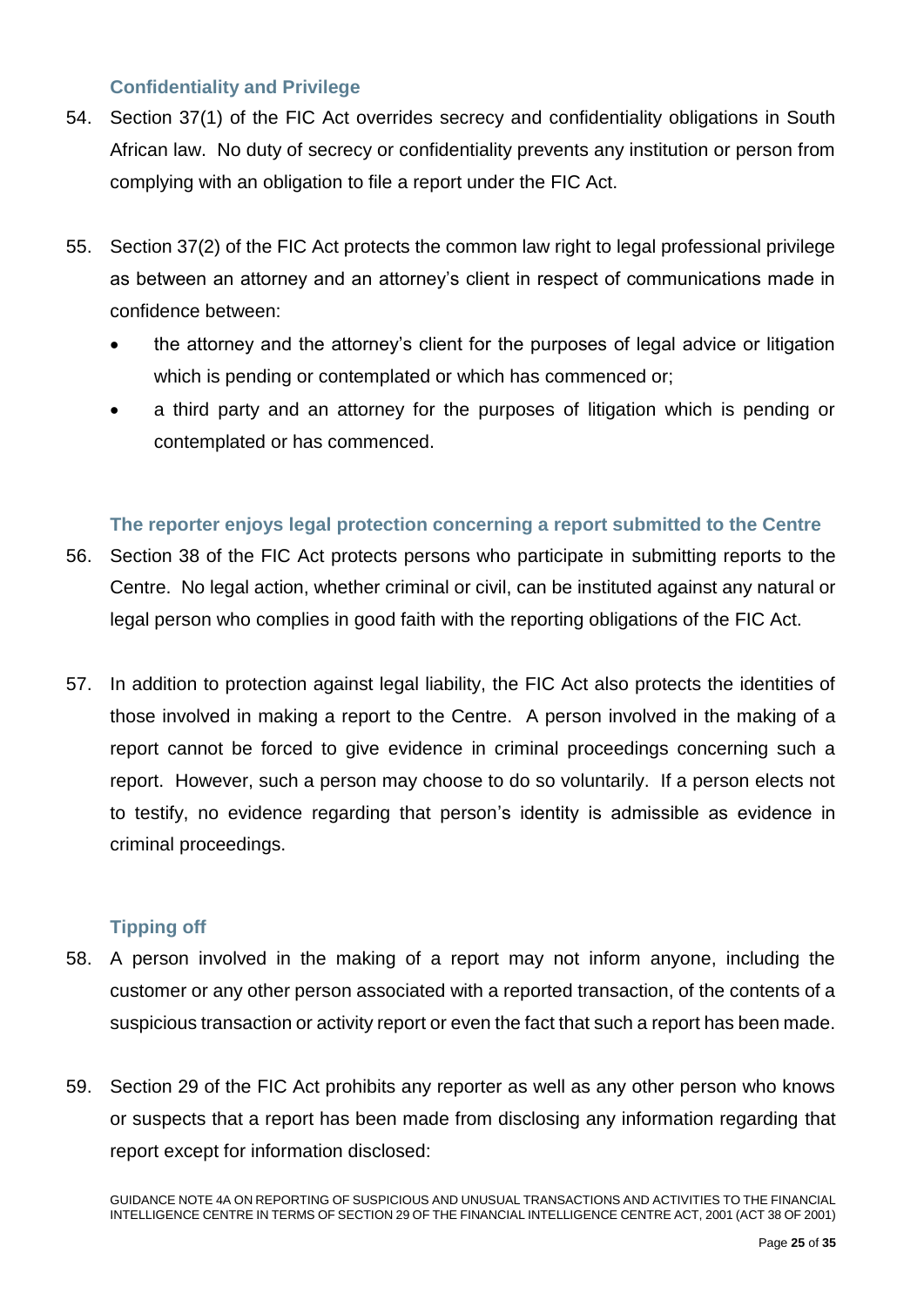- within the scope of the powers and duties of that person in terms of any legislation;
- for the purpose of carrying out the provisions of the FIC Act;
- for the purpose of legal proceedings, including any proceedings before a judge in chambers;
- in terms of an order of court.
- 60. Contravening these prohibitions constitutes offences in terms of the FIC Act that carry maximum penalties of imprisonment for a period up to 15 years or a fine up to R100 million.

### <span id="page-28-0"></span>**Are there any defences associated with the reporting obligation?**

- 61. In terms of section 69 of the FIC Act if a person who is an employee, director or trustee of, or a partner in, an accountable institution, is charged with failure to report suspicious or unusual transactions, that person may raise as a defence that he complied with the internal rules relating to the reporting of information or reported the matter internally to the person responsible for ensuring compliance by the accountable institution with its duties in respect of the FIC Act.
- 62. In certain cases an employee may simply report the matter to a superior and, if that can be proved, the person will have a valid defence if he or she is charged with not reporting the transaction to the Centre directly.
- 63. In many situations the fact that a suspicion is formed and a report made to the Centre implies that a business could possibly be dealing with the proceeds of unlawful activities in a way that would fall within the scope of the money laundering offences of sections 4, 5 and 6 of the POC Act. In order to allow persons to report their suspicions freely while carrying on their business without exposing them to criminal liability for their involvement in the reported transaction a defence is provided in section 7A of the POC Act against racketeering charges under subsections 2(1)(a) or (b) of the POC Act and money laundering charges under sections 4, 5 and 6 of that Act.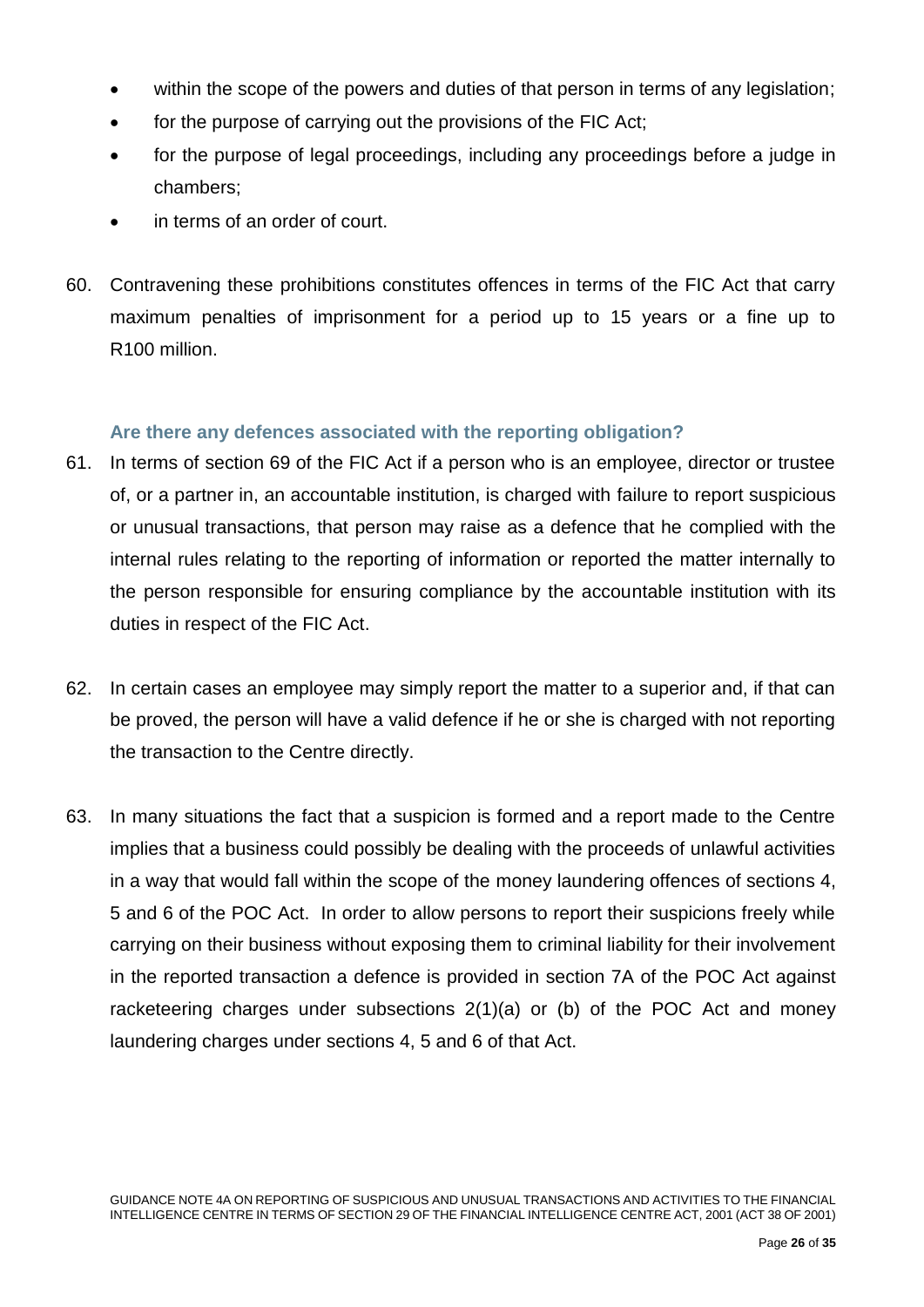64. This defence applies both where a person has made a report to the Centre and has made a report in terms of the internal rules or arrangements of the institutions by which the person is employed.

## <span id="page-29-0"></span>**Reactive reporting**

- 65. Reactive reporting refers to the submitting of a STR, SAR, TFAR and/or TFTR to the Centre following an external prompt without a prior suspicion having been formed on the basis of the circumstances in which a particular transaction/activity or series of transactions/activities have been conducted. Examples of the prompts that may give rise to reactive reporting are:
	- receiving a subpoena in terms of section 205 of the Criminal Procedure Act, 1997 (Act No 51 of 1997) or a similar process to provide evidence concerning matters relating its business dealings with a particular customer;
	- receiving a request to confirm whether a person is a customer of an institution in terms of section 27 of the FIC Act in respect of a particular customer;
	- receiving an intervention order in terms of section 34 of the FIC Act in connection with a transaction involving a particular customer;
	- receiving a monitoring order in terms of section 35 of the FIC Act concerning the transactions of a particular customer;
	- receiving other types of enquiries from government agencies such as investigating authorities or the South African Revenue Service about a particular customer;
	- discovers any adverse information whilst conducting on-going due diligence of their customers;
	- seeing information in the media that may adversely affect a particular customer.
- 66. With regard to these external factors it is important to bear in mind that the obligation to file a report in terms of section 29 of the FIC Act with the Centre arises where a person becomes aware of certain facts or in situations which should give rise to a suspicion, as discussed in Part 2, above. External factors such as those referred to here, may contribute to the forming of a suspicion, but in all cases these factors should be considered in conjunction with all other factors pertaining to a particular transaction or series of transactions. These factors should not, in and of themselves, form the reason for submitting a report to the Centre in the absence of any suspicion formed.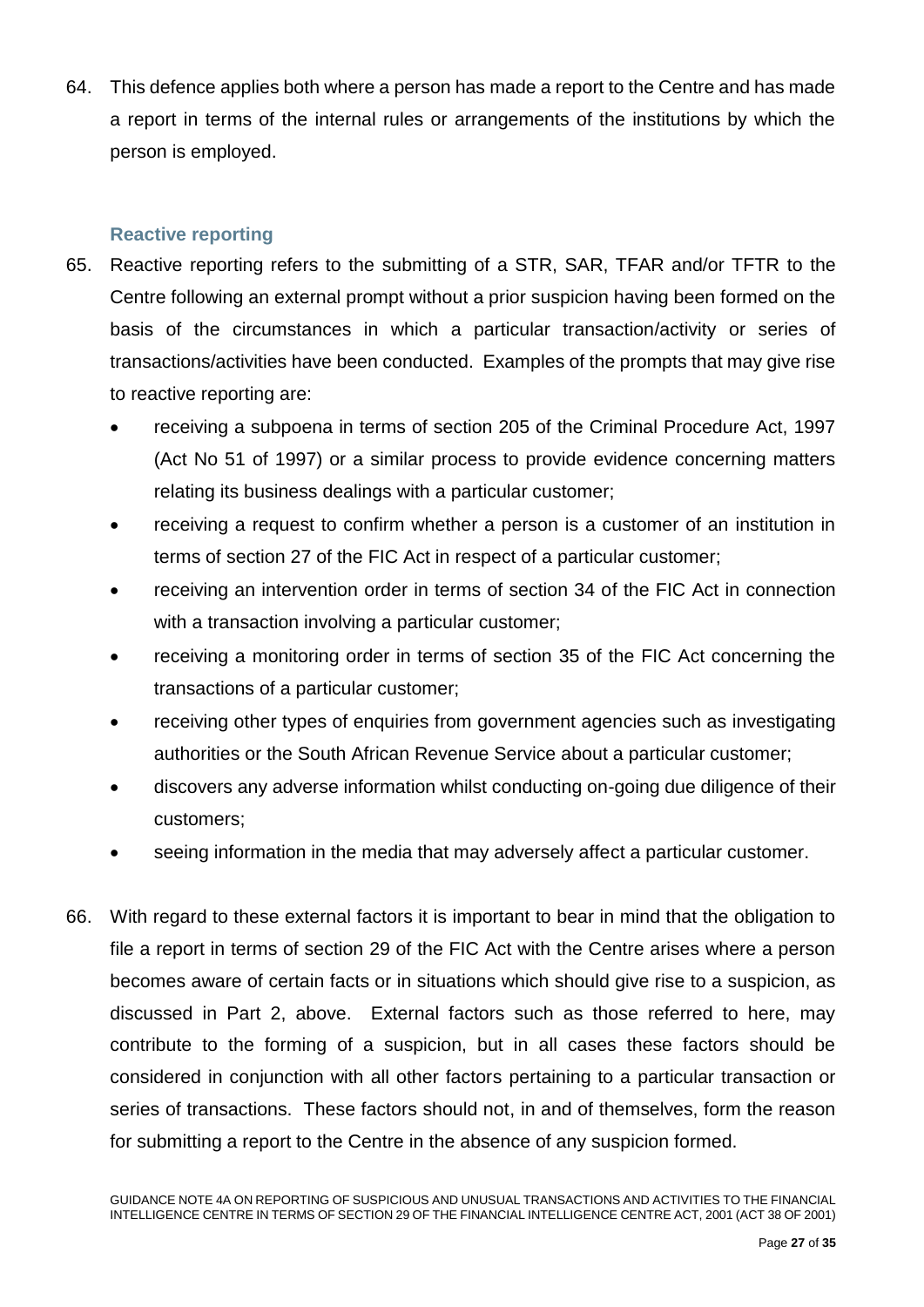## <span id="page-30-0"></span>**PART 8 - PROCESS FOR SUBMITING REPORTS TO THE CENTRE IN TERMS OF SECTION 29 OF THE FIC ACT**

## <span id="page-30-1"></span>**Method of filing a report in terms of section 29 of the FIC Act**

- 67. In terms of regulation 22 of the MLTFC Regulations a report in terms of section 29 of the FIC Act must be filed with the Centre electronically by making use of the internet-based reporting portal provided for this purpose at [http://www.fic.gov.za](http://www.fic.gov.za/) and then selecting the Registration and Reporting portal link.
- 68. All accountable and reporting institutions are legally obliged to register with the Centre in terms of section 43B of the FIC Act. Registration with the Centre will provide the accountable and reporting institution, or other business, with user credentials which must be used to submit a report in terms of section 29 of the FIC Act electronically to the Centre in accordance with the requirements of regulations 23, 23A, 23B or 23C of the MLTFC Regulations.
- 69. Accountable or reporting institutions need to consider the registration requirements as outlined in Public Compliance Communication 05B and discharge their reporting obligation in terms of section 29 of the FIC Act accordingly:
	- Certain institutions would have to register multiple accountable or reporting institutions in terms of Schedule 1 and 3 of the FIC Act. Institutions should register accordingly and ensure that the products and services offered are mapped to the applicable schedule items, monitored and reported accordingly;
	- Certain institutions would have an obligation to register their head office and branch network as separate accountable and reporting institutions and ensure that the products and services offered are mapped, monitored and reported accordingly.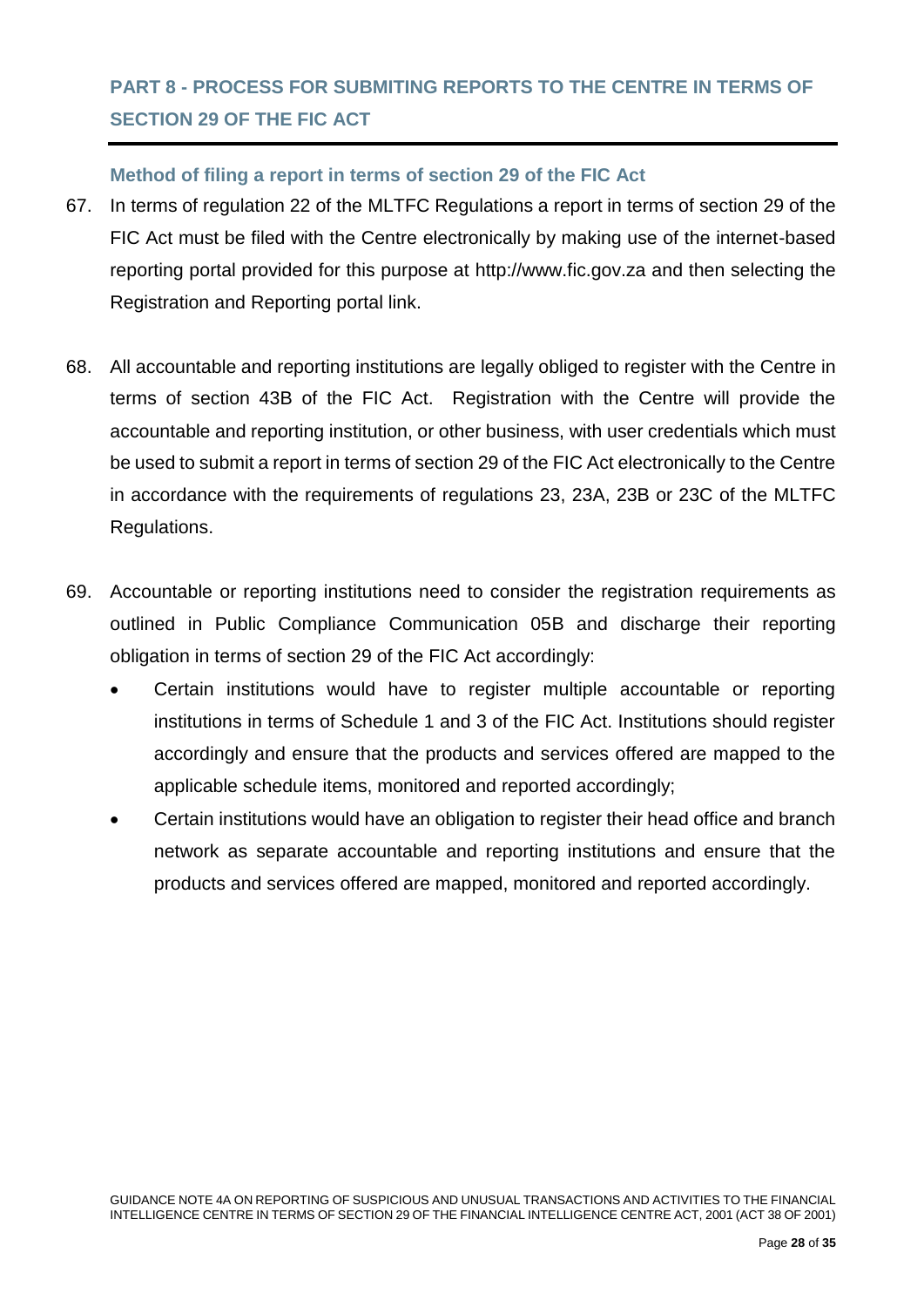### <span id="page-31-0"></span>**How should a report in terms of section 29 of the FIC Act be submitted?**

- 70. There are three methods of filing reports in terms of the FIC Act with the Centre:
	- **Individual reporting**: Reports can be submitted to the Centre by completing an online web form.
	- **Batch reporting:** This will be used in instances where high volumes of reports are submitted to the Centre on a regular basis. To be able to access this facility, reporters can contact the Centre at the contact details listed below for further information.
	- **System-to-System reporting**: This form of reporting accommodates both the individual and batch reporting mechanism. It is the configuration of systems linked to each other via web services to send reports. Only high to very high volume reporters should consider this option.
- 71. The following general principles must be considered when utilising the Centre's registration and reporting platform:
	- All users must be registered on the Centre's registration and reporting platform as per the guidance provided in Public Compliance Communication 05B;
	- Reporters are reminded to always save their web reports whilst moving between various sections of the report form and before the report is submitted. In the unlikely event of a time-out error the saved reports can be retrieved from the drafted reports menu on the Centre's registration and reporting platform;
	- Reporters are reminded that available attachments (e.g. copies of the client identification document, client proof of residence, transaction receipt, application form etc.) may be uploaded and submitted with the initial report submitted to the Centre;
	- Reporters are reminded to monitor the status of their submitted reports to ensure that the reports are successfully processed and that any failures / rejections are remediated accordingly;
	- Reporters are reminded to download and save copies of all submitted reports for their internal record keeping purposes; and
	- Reporters should ensure that any ICT related queries / incidents are logged with the Centre by means of the communicated channels and that they keep records thereof.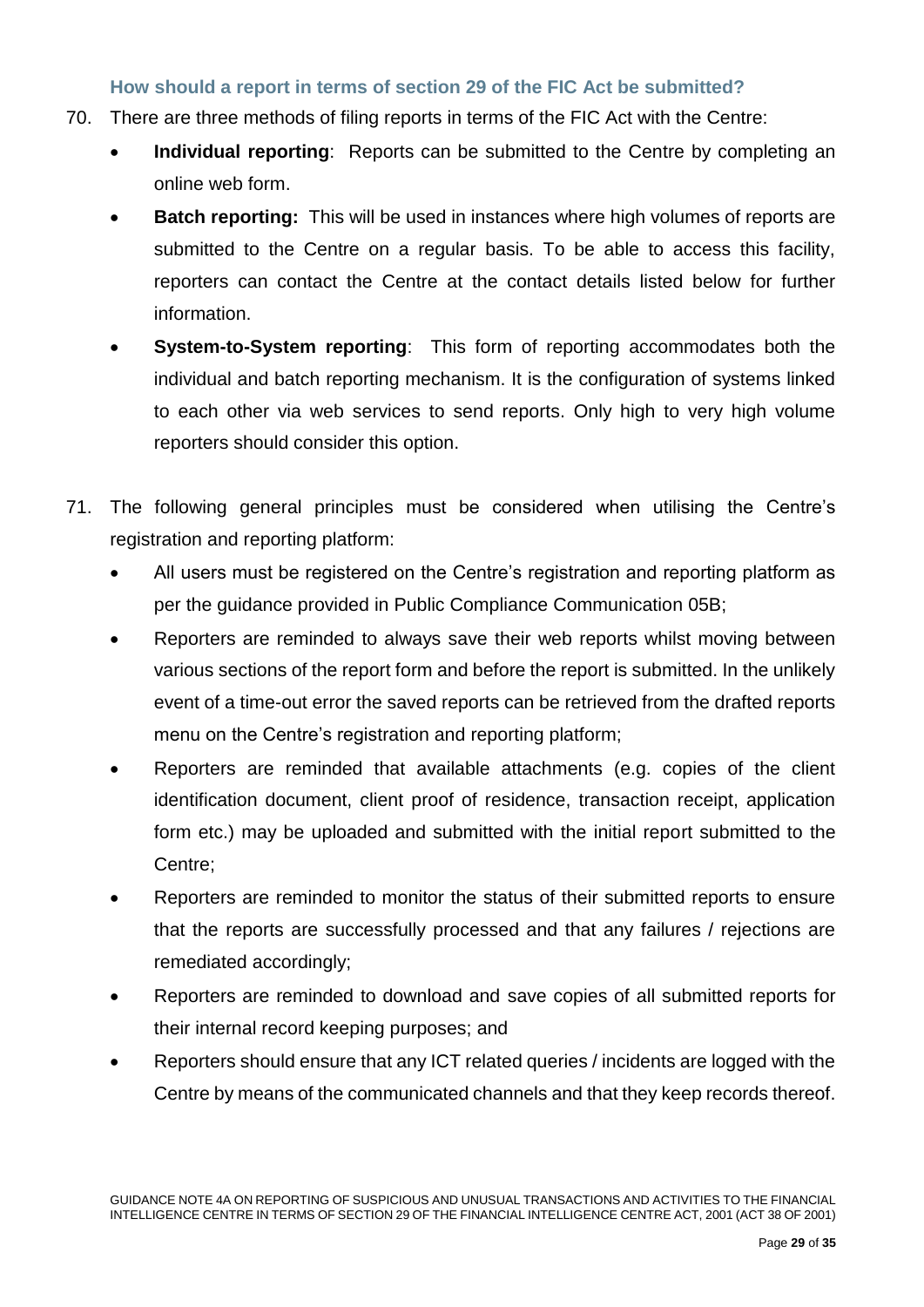72. An accountable or reporting institution or any other person required to file an STR may only file a report in terms of section 29 of the FIC Act by other means in exceptional circumstances where the reporter does not have the technical capability to report electronically to the Centre. In such cases reporters should contact the Centre on (012) 641 6000 to obtain the manual reporting form for completion and to make arrangements for its delivery to the Centre. Under no circumstances may a report made under section 29 of the FIC Act be posted to the Centre.

## <span id="page-32-0"></span>**What is the time period for submitting a report in terms of section 29 of the FIC Act?**

- 73. In terms of regulation 24 of the MLTFC Regulations a report under section 29 of the FIC Act must be sent to the Centre **as soon as possible** after a person became aware of the facts which give rise to a suspicion. In terms of regulation 24(3) of the MLTFC Regulations this period must not be longer than 15 (fifteen) days, excluding Saturdays, Sundays and Public Holidays.
- 80. The filing of a report in terms of section 29 of the FIC Act starts from the point where a person forms a suspicion. The 15 day period starts when a person becomes aware of the facts which will eventually give rise to a report in terms of section 29 of the FIC Act. This may be, and in the majority of cases will be, before a suspicion is formed.
- 81. The reporting period is effective from the institution becoming aware of such reporting obligation, and it may not add additional timeframes for its internal transactional monitoring alert system processes, and / or internal investigation and review processes to the prescribed reporting period.
- 82. It is only in exceptional cases that the Centre may consider condoning a report submitted in terms of section 29 of the FIC Act being sent after the expiry of the 15 day period. If a reporter believes that they will not be able to report within the fifteen-day period, the reporter may apply for condonation for the late filing of the SAR, STR, TFAR and / or TFTR from the Centre. Application for an extension must be made before the expiry of the fifteen-day period and must be in writing. In the application for an extension the reporter must provide reasons as to why the period will not be met. Furthermore, details as to when the report will be submitted must be provided. The request must be submitted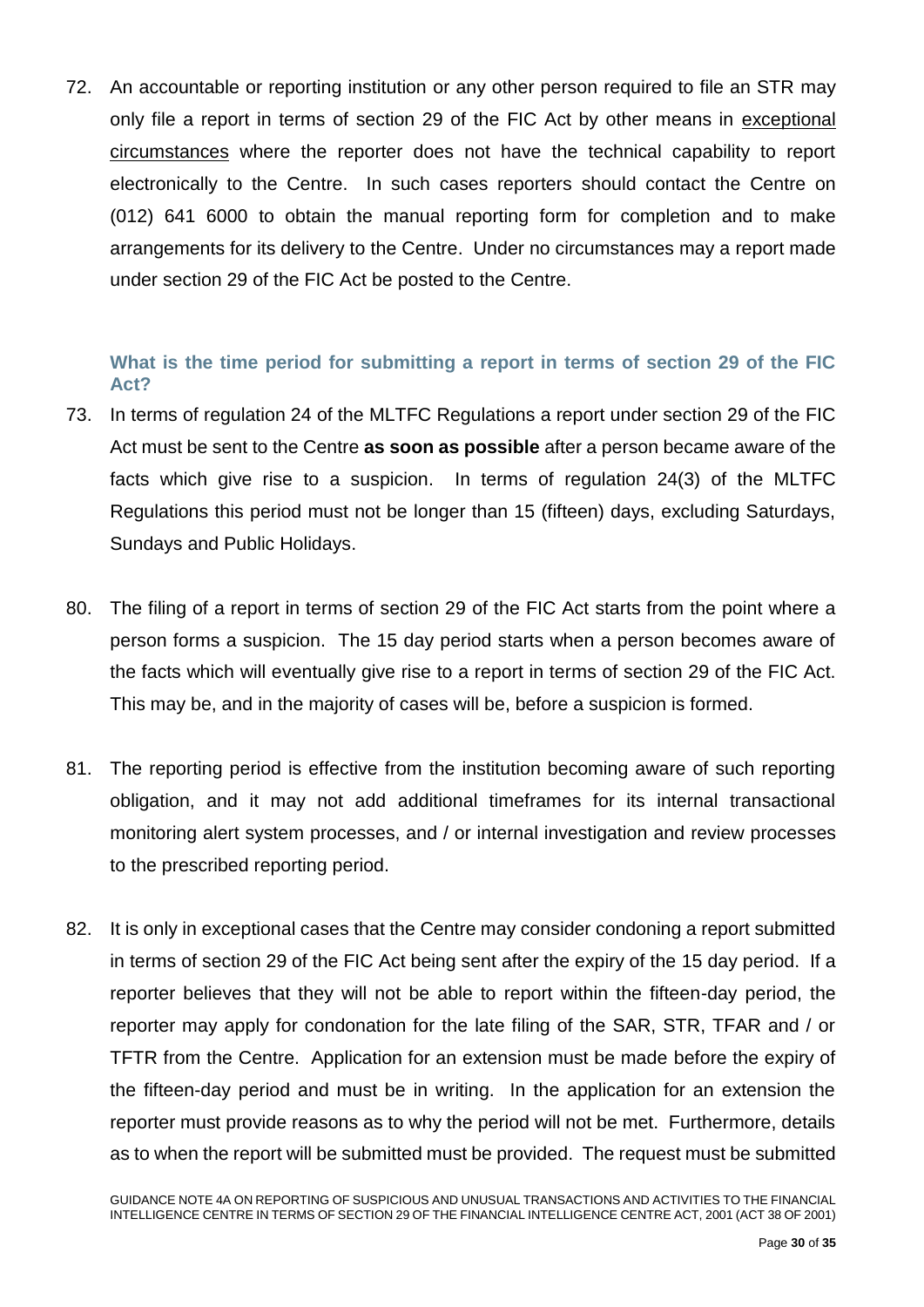in writing to the Executive Manager: Compliance and Prevention department of the Centre and submitted by means of formal signed correspondence to the Centre.

84. Failure to report in terms of section 29 of the FIC Act should be brought to the Centre's attention without undue delay according to the formal process outlined in Directive 3 which is available on [www.fic.gov.za.](http://www.fic.gov.za/)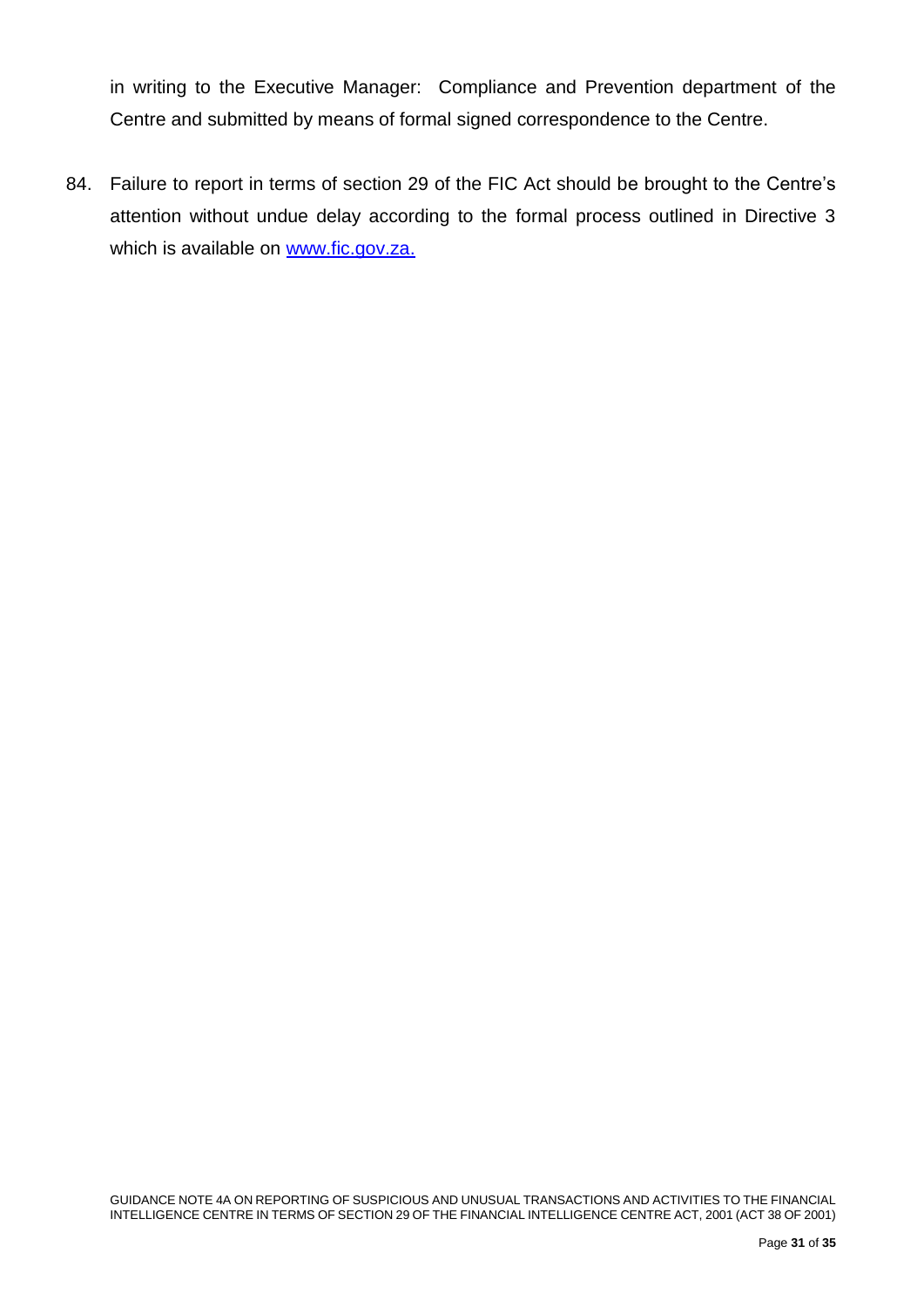## <span id="page-34-0"></span>**PART 9 - INFORMATION TO BE PROVIDED IN A SECTION 29 REPORT**

| Type of report | <b>Applicable Regulations</b> |
|----------------|-------------------------------|
| <b>STR</b>     | <b>Regulation 23</b>          |
| <b>SAR</b>     | <b>Regulation 23A</b>         |
| <b>TFTR</b>    | <b>Regulation 23B</b>         |
| <b>TFAR</b>    | <b>Regulation 23C</b>         |

- 85. Reporters should take note of the following information when submitting a report to the Centre:
	- Ensure that client information sets are comprehensively completed;
	- Provide valid ID/Passport information and other client information (as required by the MLTFC Regulations, registration and reporting system schema and business rules;
	- Transactions whereby the client's account is debited and / or credited should be mapped and reported accordingly (i.e. a person must not be reported on both the "From" and "To" side of the transaction);
	- Ensure that an appropriate descriptive narrative for both the "Reason / Reason for Reporting" and "Action / Action Taken" fields on the reporting form for reports in terms of Section 29 of the FIC Act is completed.

## <span id="page-34-1"></span>**Prescribed particulars contained in the MLTFC Regulations – full particulars and readily available information**

- 86. Reports submitted to the Centre in terms of section 29 of the FIC Act must be reported to the Centre within the prescribed time and include the prescribed particulars contained in the MLTFC Regulations.
- 87. Where the MLTFC Regulations prescribe the particulars that should be included in reports to the Centre, they refer to two categories of information namely:
	- "full particulars of …"; or
	- as much of the relevant "information as is readily available".
- 88. The prescribed particulars in respect of which the MLTFC Regulations require full particulars to be provided are those which the institution is expected to have. These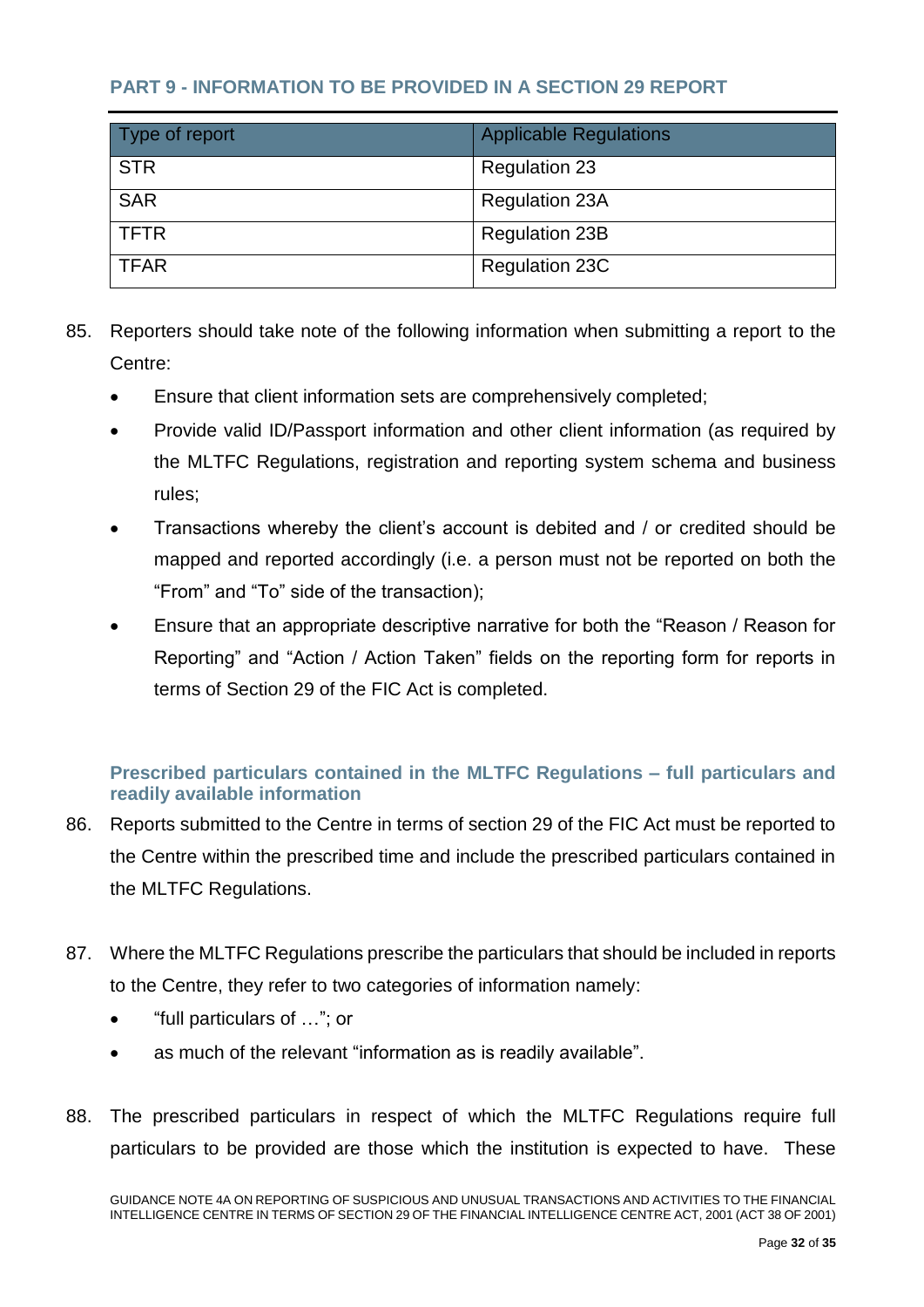particulars are compulsory and must be provided in the relevant part of a report to the Centre.

- 89. Where the MLTFC Regulations refer to as much information as is readily available the relevant prescribed particulars may include information which an institution may not have obtained in the course of establishing a particular person's identity or conducting a particular transaction. In such cases the MLTFC Regulations require that an institution provide all the information in question that the institution has in its possession. In other words, all the information that is under the control of the institution and available within the various operating systems of the institution.
- 90. In instances where it is commercial practice to obtain certain information in relation to clients, products, services and transactions, the information is considered to be readily available to the institution and must be provided, where applicable, when submitting a report to the Centre. Information of this nature may not have been verified, or otherwise confirmed at the time when it was obtained, but should be provided nonetheless when reporting to the Centre in terms of the FIC Act.

#### **Example 17:**

The customer acceptance policy of a bank must follow accepted banking practice and certain minimum information is required for certain banking products and accounts. This information is considered to be readily available to the institution and must be provided when submitting a report to the Centre, where applicable.

## <span id="page-35-0"></span>**Submitting full particulars and readily available information on the reporting platform of the Centre**

- 91. The reporting platform of the Centre contains several mandatory fields that must be completed. The completed report cannot pass a validation check in the Centre's reporting system if these fields have no content in them and the reporter will not be able to submit the form. These fields may therefore not be left blank.
- 92. Where a mandatory field must be completed with prescribed particulars that are readily available and the reporter does not have the information in question, the reporter must indicate that the information was not obtained by completing the field with "not obtained".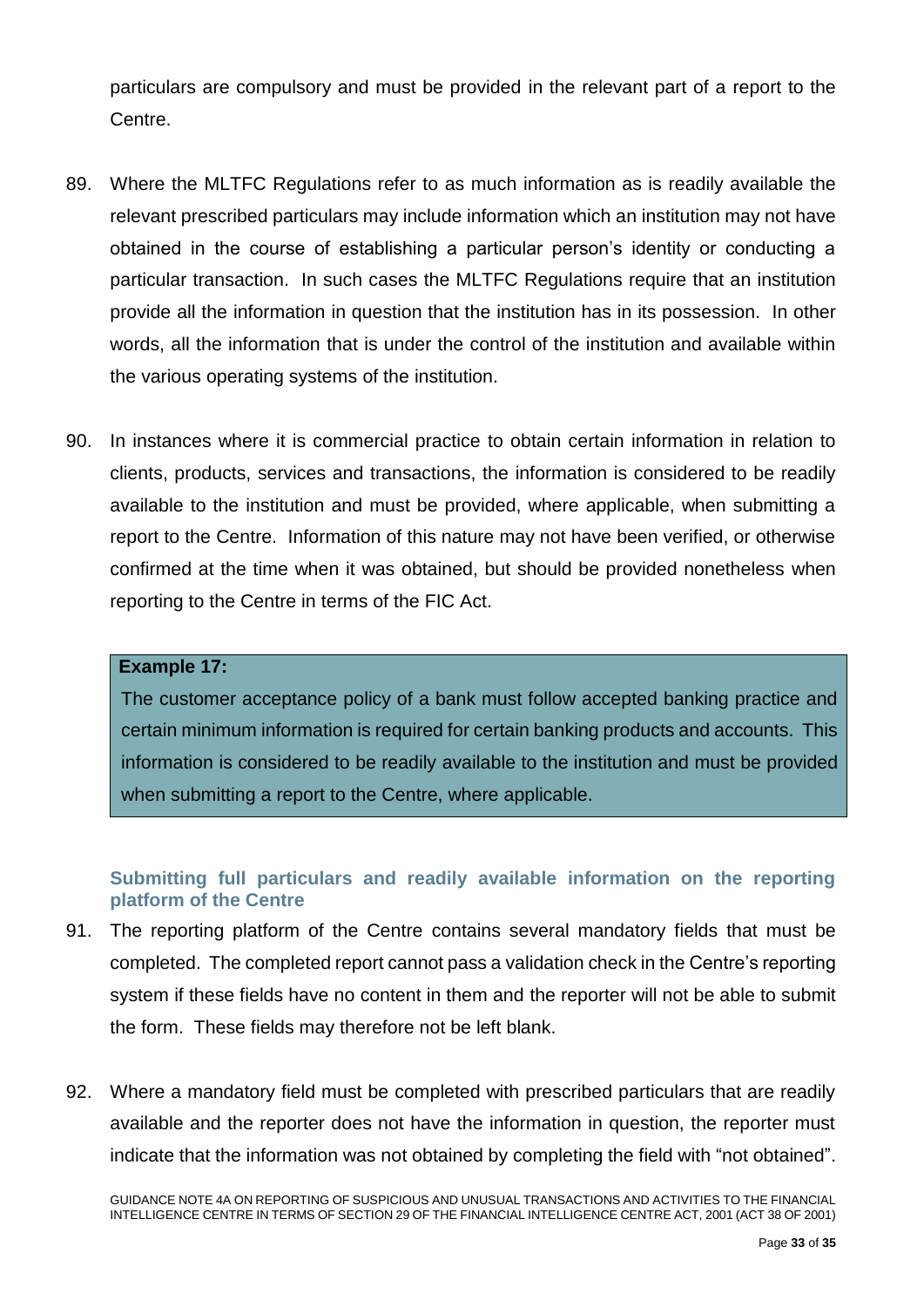93. Where a field that may be left blank must be completed with full particulars in terms of the MLTFC Regulations the reporter must provide the full particulars as prescribed.

**Note:** Reporters should note that whilst the "Reason / Reason for Reporting" and "Action / Action Taken" fields are not marked as mandatory information fields on the reporting system, although the MLTFC Regulations require that these particulars be provided in a report to the Centre. The reporter must complete these fields when completing the STR, SAR, TFTR and TFAR reports. The Centre will reject a report when these fields in the reporting form are not completed.

### **Status of user guides issued by the Centre**

- 94. The Centre has issued user guides and reporting scenarios regarding the electronic submission of reports in terms of section 29 of the FIC Act which can be accessed on our website [www.fic.gov.za.](http://www.fic.gov.za/)
- 95. These user guides do not form part of this guidance and are mere practical aids to assist accountable institutions, reporting institutions and other businesses in completing the electronic reporting form and are attached to this guidance for ease of reference.
- 96. The Centre advises that all institutions conduct continuous training with their staff. Institutions should furthermore use reporting user guides and scenarios published by the Centre to ensure that reports are submitted accordingly.

## **What happens to a section 29 report in terms of the FIC Act after being submitted to the Centre?**

- 97. Once the Centre receives the report, further analytical work will be conducted on the information provided in the report. If the information provided in the report, together with the additional analysis, indicates a reasonable belief that the information may be required to investigate suspected unlawful activity, the information will be referred to the appropriate authority to carry out further investigation. In accordance with section 38(3) of the FIC Act, the Centre is required to ensure that personal information of those involved in the making of an STR is protected from unauthorised disclosure.
- 98. Section 29 of the FIC Act together with the relevant MLTFC Regulations are attached as part of the Appendix for ease of reference.

GUIDANCE NOTE 4A ON REPORTING OF SUSPICIOUS AND UNUSUAL TRANSACTIONS AND ACTIVITIES TO THE FINANCIAL INTELLIGENCE CENTRE IN TERMS OF SECTION 29 OF THE FINANCIAL INTELLIGENCE CENTRE ACT, 2001 (ACT 38 OF 2001)